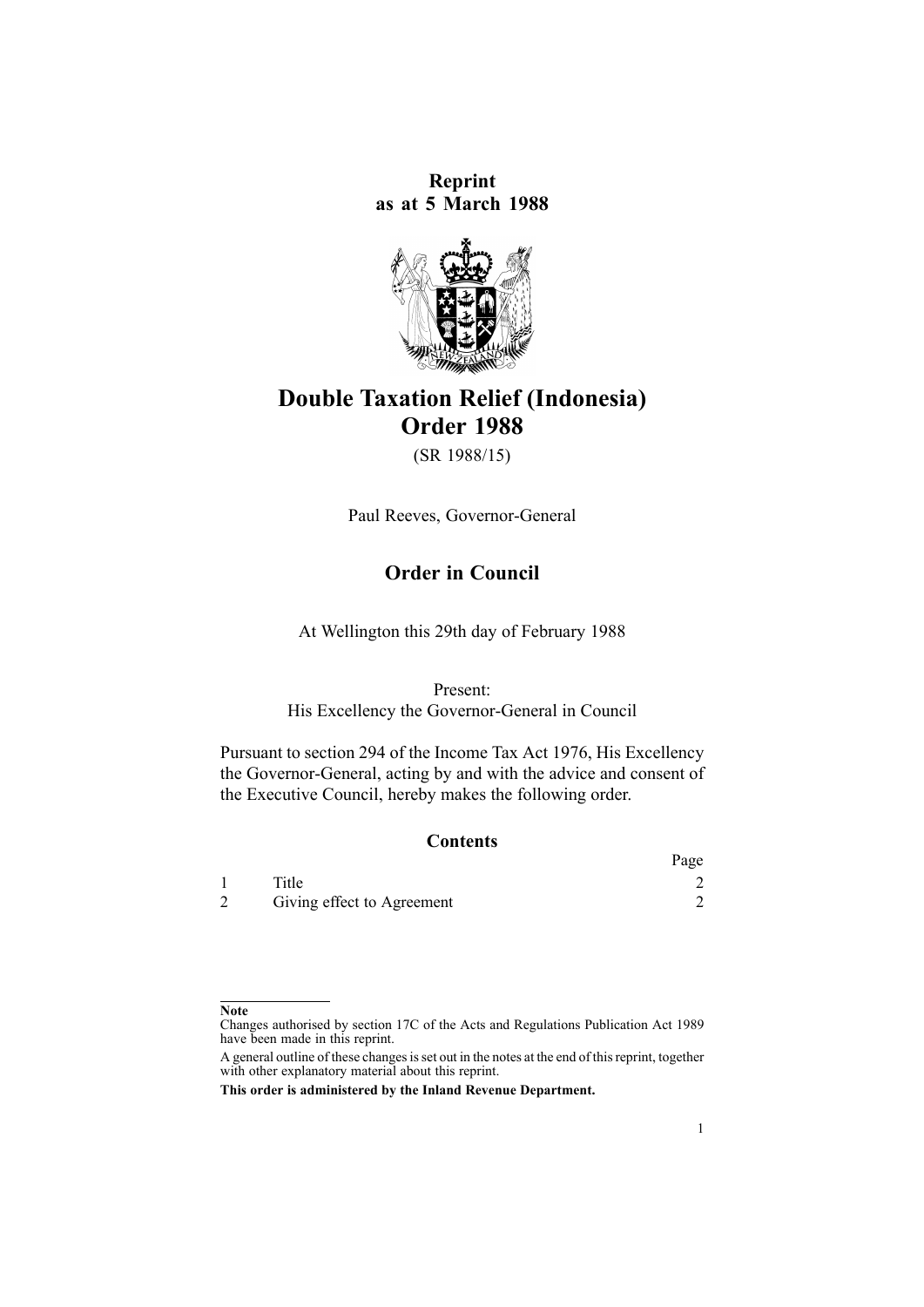<span id="page-1-0"></span>

| <b>Double Taxation Relief (Indonesia)</b> | Reprinted as at |
|-------------------------------------------|-----------------|
| <b>Order 1988</b>                         | 5 March 1988    |

#### **[Schedule](#page-2-0)** [3](#page-2-0)

**[Agreement](#page-2-0) between the Government of New Zealand and the [Government](#page-2-0) of the Republic of Indonesia for the [avoidance](#page-2-0) of double taxation and the prevention of fiscal [evasion](#page-2-0) with respect to taxes on income**

### **Order**

### **1 Title**

This order may be cited asthe Double Taxation Relief (Indonesia) Order 1988.

### **2 Giving effect to Agreement**

It is hereby declared that the arrangements specified in the Agreement set out in the [Schedule](#page-2-0), being arrangements that have been made with the Government of Indonesia with <sup>a</sup> view to affording relief from double taxation in relation to income tax and excess retention tax imposed under the Income Tax Act 1976 and the income tax imposed by the Government of Indonesia, shall, in relation to income tax and excess retention tax imposed under that Act, and notwithstanding anything in that Act or any other enactment, have effect from 1 April 1989.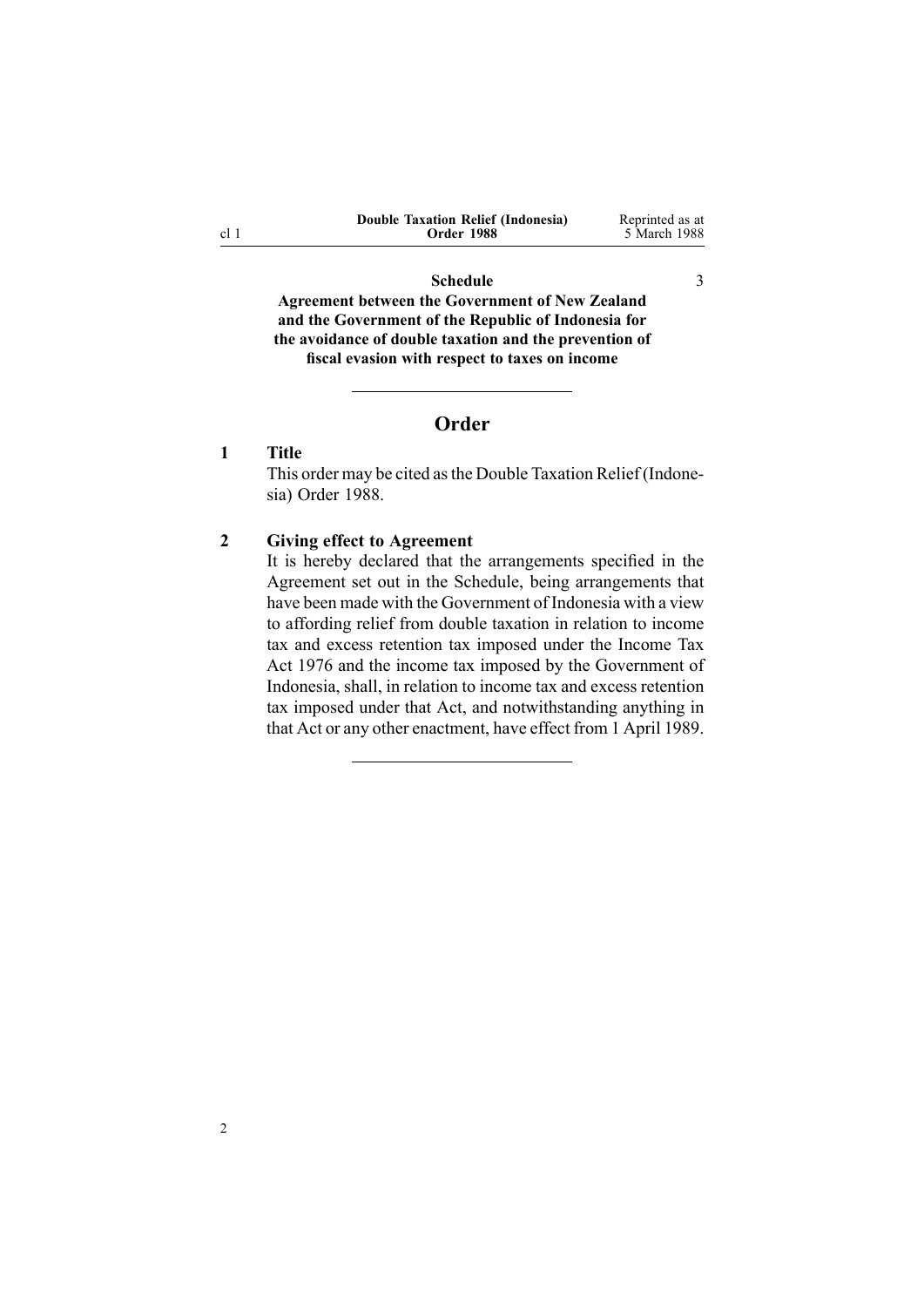<span id="page-2-0"></span>Reprinted as at 5 March 1988

# **Schedule**

# **Agreement between the Government of New Zealand and the Government of the Republic of Indonesia for the avoidance of double taxation and the prevention of fiscal evasion with respect to taxes on income**

The Government of New Zealand and the Government of the Republic of Indonesia

Desiring to conclude an Agreement for the avoidance of double taxation and the prevention of fiscal evasion with respec<sup>t</sup> to taxes on income,

Have agreed as follows:

# Article 1

# Personal scope

This Agreement shall apply to persons who are residents of one or both of the Contracting States.

# Article 2

## Taxes covered

- 1. The existing taxes to which the Agreement shall apply are:
	- (a) in New Zealand:
		- (i) the income tax; and
		- (ii) the excess retention tax,

(hereinafter referred to as "New Zealand tax");

(b) in Indonesia:

the income tax (pajak-penghasilan),

(hereinafter referred to as "Indonesian tax").

2. The Agreement shall apply also to any identical or substantially similar taxes which are imposed after the date of signature of the Agreement in addition to, or in place of, the existing taxes. The competent authorities of the Contracting States shall notify each other of any significant changes which have been made in their respective taxation laws.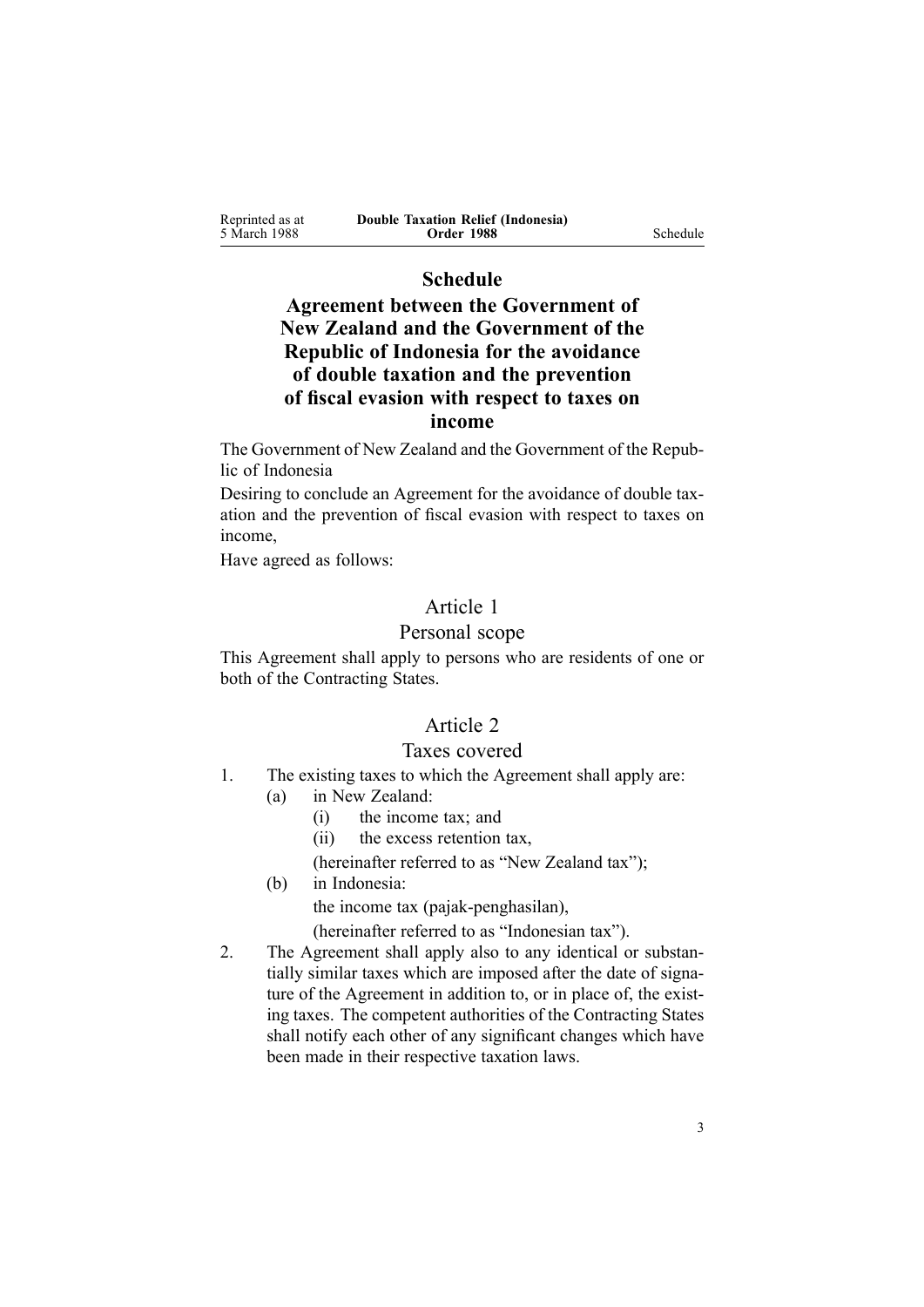|          | <b>Double Taxation Relief (Indonesia)</b> | Reprinted as at |
|----------|-------------------------------------------|-----------------|
| Schedule | <b>Order 1988</b>                         | 5 March 1988    |

# General definitions

- 1. For the purposes of this Agreement, unless the context otherwise requires:
	- (a) (i) the term "New Zealand" means the territory of New Zealand but does not include Tokelau or the Associated Self Governing States of the Cook Islands and Niue; it also includes any area beyond the territorial sea which by New Zealand legislation and in accordance with international law has been, or may hereafter be, designated as an area in which the rights of New Zealand with respec<sup>t</sup> to natural resources may be exercised;
		- (ii) the term "Indonesia" comprises the territory of the Republic of Indonesia as defined in its laws and the adjacent areas over which the Republic of Indonesia has sovereign rights or jurisdiction in accordance with the provisions of the United Nations Convention on the Law of the Sea, 1982;
	- (b) the terms "a Contracting State" and "the other Contracting State" mean New Zealand or Indonesia asthe context requires;
	- (c) the term "person" includes an individual, <sup>a</sup> company and any other body of persons;
	- (d) the term "company" means any body corporate or any entity which is treated as <sup>a</sup> body corporate for tax purposes;
	- (e) the terms "enterprise of <sup>a</sup> Contracting State" and "enterprise of the other Contracting State" mean respectively an enterprise carried on by <sup>a</sup> resident of <sup>a</sup> Contracting State and an enterprise carried on by <sup>a</sup> resident of the other Contracting State;
	- (f) the term "national" means:
		- (i) in respec<sup>t</sup> of New Zealand, any individual possessing citizenship of New Zealand and any legal person, partnership or association deriving its status as such from the law in force in New Zealand;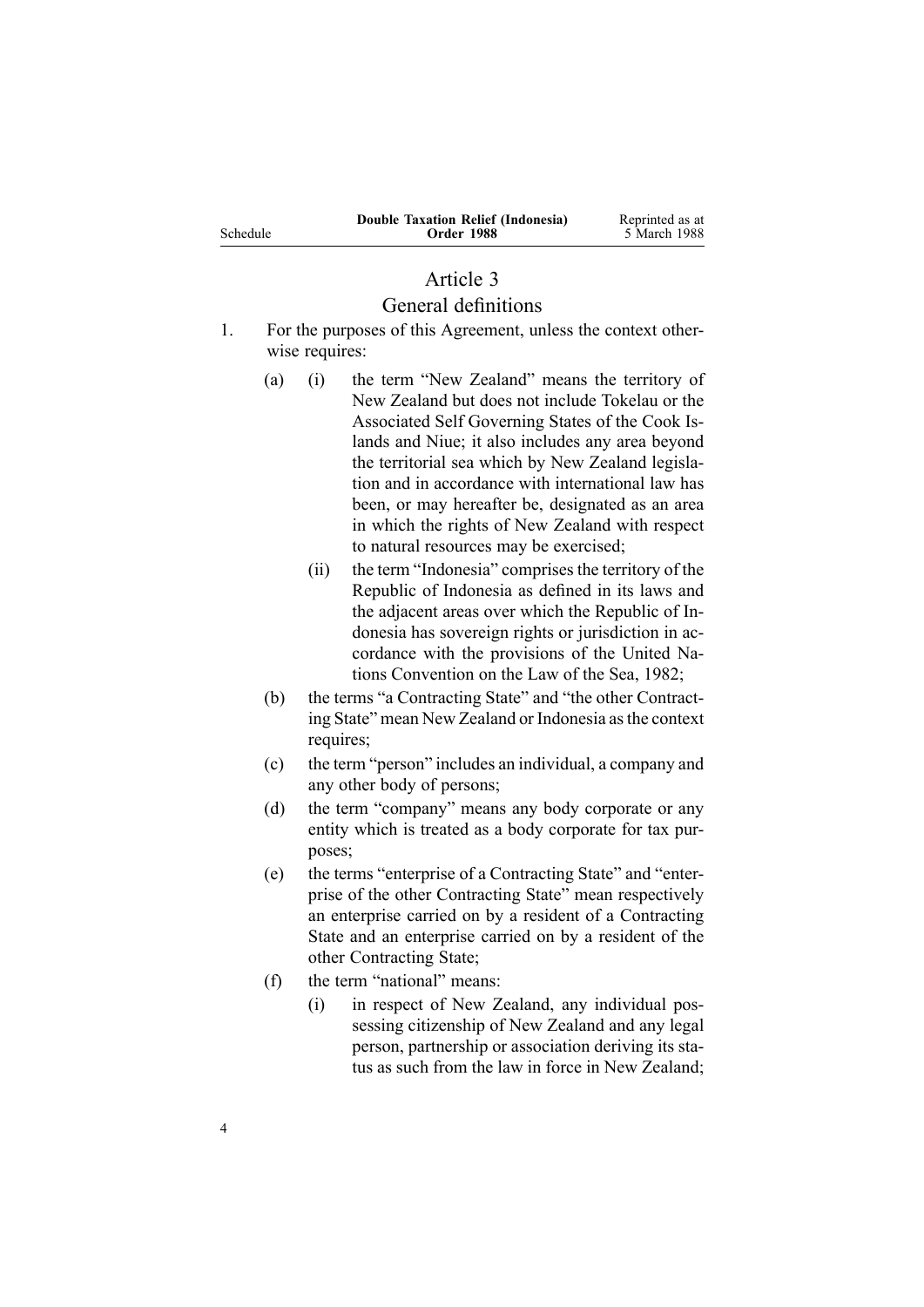| Reprinted as at | <b>Double Taxation Relief (Indonesia)</b> |          |
|-----------------|-------------------------------------------|----------|
| 5 March 1988    | Order 1988                                | Schedule |

#### Article 3*—continued*

- (ii) in respec<sup>t</sup> of Indonesia, any individual possessing the nationality of Indonesia and any legal person, partnership or association deriving its status as such from the law in force in Indonesia;
- (g) the term "international traffic" means any transport by <sup>a</sup> ship or aircraft operated by an enterprise of <sup>a</sup> Contracting State, excep<sup>t</sup> when the ship or aircraft is operated solely between places in the other Contracting State;
- (h) the term "competent authority" means:
	- (i) in the case of New Zealand, the Commissioner of Inland Revenue or his authorised representative;
	- (ii) in the case of Indonesia, the Minister of Finance or his authorised representative.
- 2. In the Agreement, the terms "New Zealand tax" and "Indonesian tax" do not include any charge imposed as <sup>a</sup> penalty or interest under the law of either Contracting State relating to the taxes to which the Agreement applies.
- 3. As regards the application of the Agreement by <sup>a</sup> Contracting State, any term not defined therein shall, unless the context otherwise requires, have the meaning which it has under the law of that State concerning the taxes to which the Agreement applies.

# Article 4

### Resident

- 1. For the purposes of this Agreement, the term "resident of <sup>a</sup> Contracting State" means any person who, under the law of that Contracting State, is liable to tax therein by reason of his domicile, residence, place of managemen<sup>t</sup> or any other criterion of <sup>a</sup> similar nature.
- 2. Where by reason of the provisions of paragraph 1 an individual is <sup>a</sup> resident of both Contracting States, then his status shall be determined as follows:
	- (a) he shall be deemed to be <sup>a</sup> resident of the State in which he has <sup>a</sup> permanen<sup>t</sup> home available to him; if he has <sup>a</sup> permanen<sup>t</sup> home available to him in both States, he shall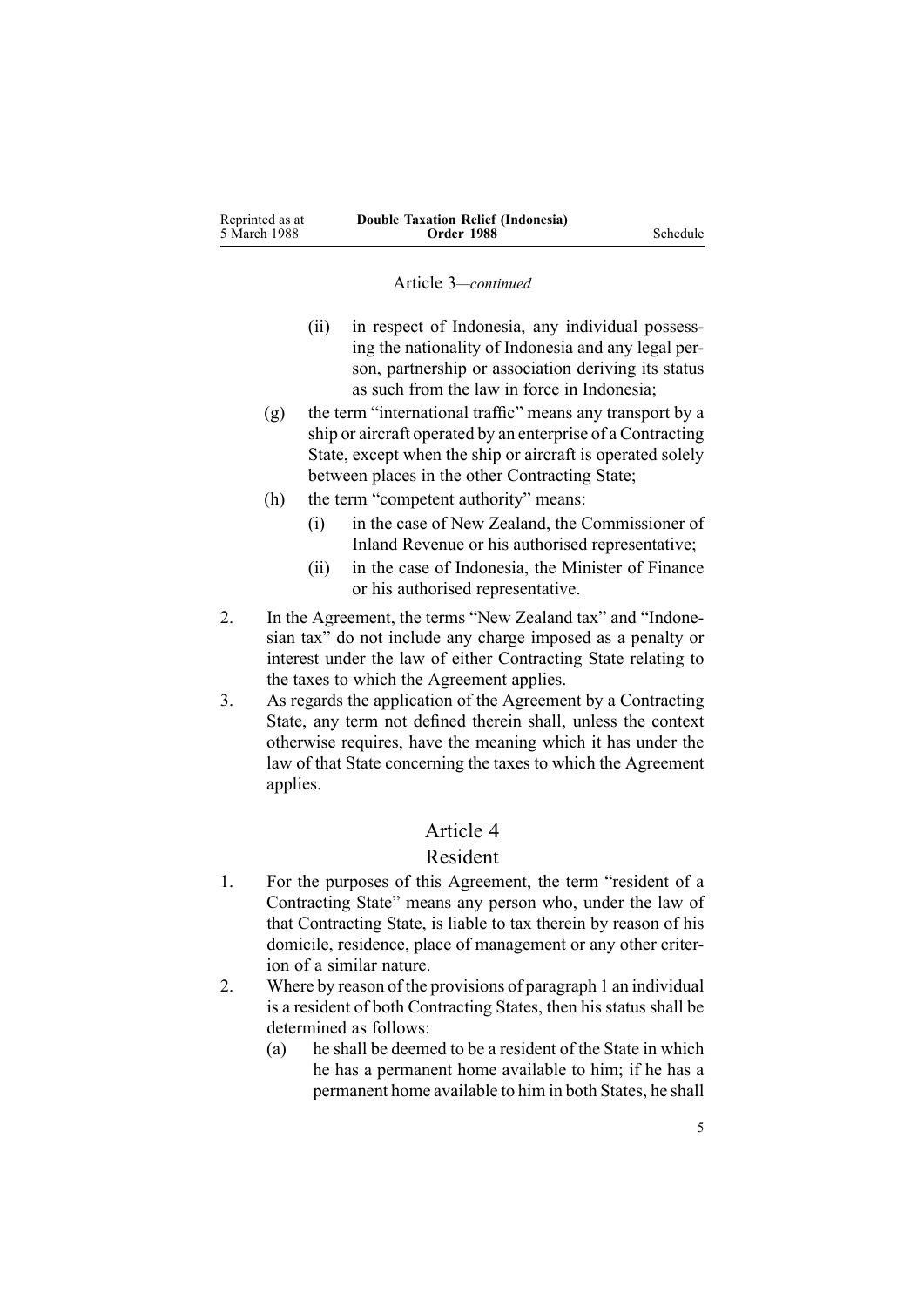|          | <b>Double Taxation Relief (Indonesia)</b> | Reprinted as at |
|----------|-------------------------------------------|-----------------|
| Schedule | <b>Order 1988</b>                         | 5 March 1988    |

#### Article 4*—continued*

be deemed to be <sup>a</sup> resident of the State with which his personal and economic relations are closer (centre of vital interests);

- (b) if the State in which he has his centre of vital interests cannot be determined, or if he has not <sup>a</sup> permanen<sup>t</sup> home available to him in either State, he shall be deemed to be <sup>a</sup> resident of the State in which he has an habitual abode;
- (c) if he has an habitual abode in both States or in neither of them, the competent authorities of the Contracting States shall endeavour to settle the question by mutual agreement.
- 3. Where, by reason of the provisions of paragraph 1, <sup>a</sup> person other than an individual is <sup>a</sup> resident of both Contracting States, the competent authorities of the Contracting States shall endeavour to settle the question by mutual agreemen<sup>t</sup> having regard to its day to day management, the place where it is incorporated or otherwise constituted and any other relevant factors.

# Article 5

### Permanent establishment

- 1. For the purposes of this Agreement, the term "permanent establishment" means <sup>a</sup> fixed place of business through which the business of an enterprise is wholly or partly carried on.
- 2. The term "permanent establishment" includes especially:
	- (a) <sup>a</sup> place of management;
	- (b) <sup>a</sup> branch;
	- (c) an office;
	- (d) <sup>a</sup> factory;
	- (e) <sup>a</sup> workshop;
	- (f) <sup>a</sup> mine, an oil or gas well, <sup>a</sup> quarry or any other place of extraction of natural resources.
- 3. The term "permanent establishment" likewise encompasses:
	- (a) <sup>a</sup> building site, <sup>a</sup> construction, assembly or installation project or supervisory activities in connection there-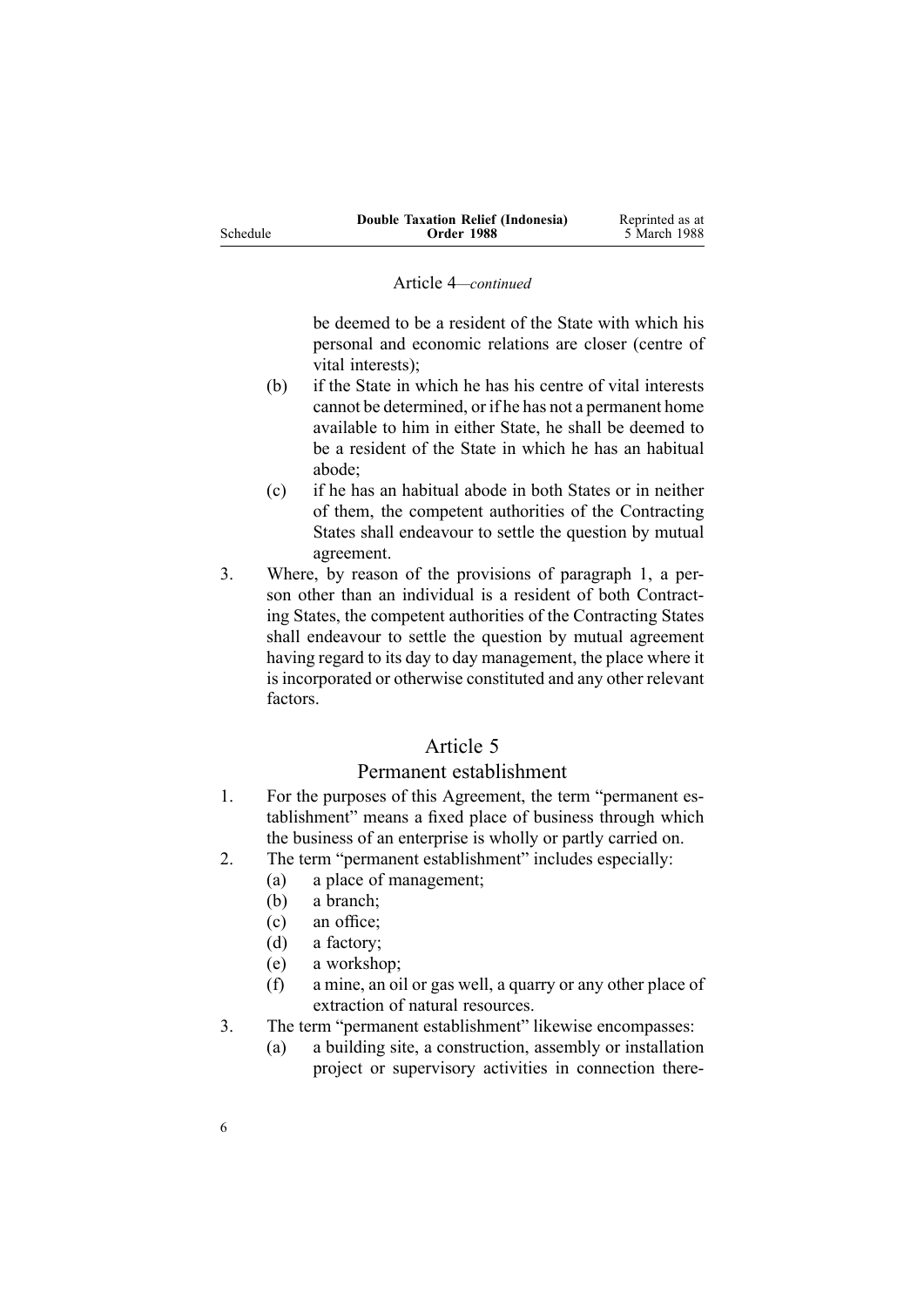| Reprinted as at | <b>Double Taxation Relief (Indonesia)</b> |          |
|-----------------|-------------------------------------------|----------|
| 5 March 1988    | Order 1988                                | Schedule |

#### Article 5*—continued*

with, but only where such site, project or activities continue for <sup>a</sup> period of more than six months;

- (b) the furnishing of services, including consultancy services by an enterprise through employees or other personnel engaged by the enterprise for such purpose, but only where activities of that nature continue (for the same or <sup>a</sup> connected project) within the country for <sup>a</sup> period or periods aggregating more than three months within any twelve month period.
- 4. Notwithstanding the preceding provisions of this Article, the term "permanent establishment" shall be deemed not to include:
	- (a) the use of facilities solely for the purpose of storage or display of goods or merchandise belonging to the enterprise;
	- (b) the maintenance of <sup>a</sup> stock of goods or merchandise belonging to the enterprise solely for the purpose of storage or display;
	- (c) the maintenance of <sup>a</sup> stock of goods or merchandise belonging to the enterprise solely for the purpose of processing by another enterprise;
	- (d) the maintenance of <sup>a</sup> fixed place of business solely for the purpose of purchasing goods or merchandise or of collecting information, for the enterprise;
	- (e) the maintenance of <sup>a</sup> fixed place of business solely for the purpose of advertising, for the supply of information, for scientific research or for similar activities which have <sup>a</sup> preparatory or auxiliary character, for the enterprise;
	- (f) the maintenance of <sup>a</sup> fixed place of business solely for any combination of activities mentioned in subparagraphs (a) to (e), provided that the overall activity of the fixed place of business resulting from this combination is of <sup>a</sup> preparatory or auxiliary character.
- 5. Notwithstanding the provisions of paragraphs 1 and 2, where <sup>a</sup> person—other than an agen<sup>t</sup> of an independent status to whom paragraph 6 applies—is acting in <sup>a</sup> Contracting State on behalf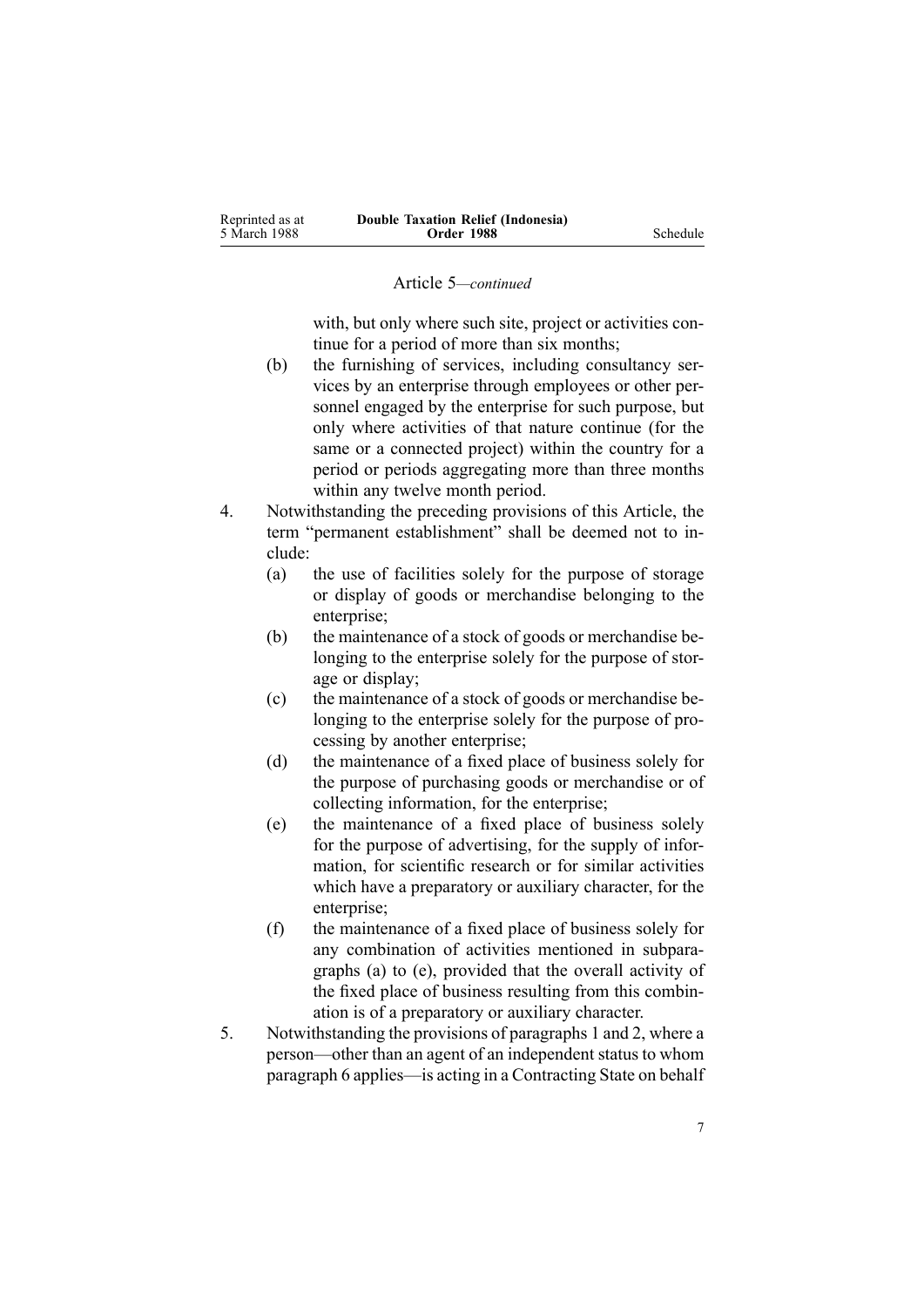|          | <b>Double Taxation Relief (Indonesia)</b> | Reprinted as at |
|----------|-------------------------------------------|-----------------|
| Schedule | <b>Order 1988</b>                         | 5 March 1988    |

#### Article 5*—continued*

of an enterprise of the other Contracting State, that enterprise shall be deemed to have <sup>a</sup> permanen<sup>t</sup> establishment in the firstmentioned State in respec<sup>t</sup> of any activities which that person undertakes for the enterprise, if such <sup>a</sup> person:

- (a) has and habitually exercises in that State an authority to conclude contracts in the name of the enterprise, unless the activities of such person are limited to those mentioned in paragraph 4 which, if exercised through <sup>a</sup> fixed place of business, would not make this fixed place of business <sup>a</sup> permanen<sup>t</sup> establishment under the provisions of that paragraph; or
- (b) has no such authority, but habitually maintains in the first-mentioned State <sup>a</sup> stock of goods or merchandise from which he regularly delivers goods or merchandise on behalf of the enterprise.
- 6. An enterprise of <sup>a</sup> Contracting State shall not be deemed to have <sup>a</sup> permanen<sup>t</sup> establishment in the other Contracting State merely because it carries on business in that State through <sup>a</sup> broker, general commission agen<sup>t</sup> or any other agen<sup>t</sup> of an independent status, provided that such persons are acting in the ordinary course of their business. However, where the activities of such an agent are devoted wholly or almost wholly on behalf of the enterprise, he shall be considered an agen<sup>t</sup> of dependent status and that enterprise shall be deemed to have <sup>a</sup> permanen<sup>t</sup> establishment in that State.
- 7. The fact that <sup>a</sup> company which is <sup>a</sup> resident of <sup>a</sup> Contracting State controls or is controlled by <sup>a</sup> company which is <sup>a</sup> resident of the other Contracting State, or which carries on business in that other State (whether through <sup>a</sup> permanen<sup>t</sup> establishment or otherwise), shall not of itself constitute either company <sup>a</sup> permanen<sup>t</sup> establishment of the other.

# Article 6

### Income from immovable property

1. Income derived by <sup>a</sup> resident of <sup>a</sup> Contracting State from immovable property (including income from agriculture or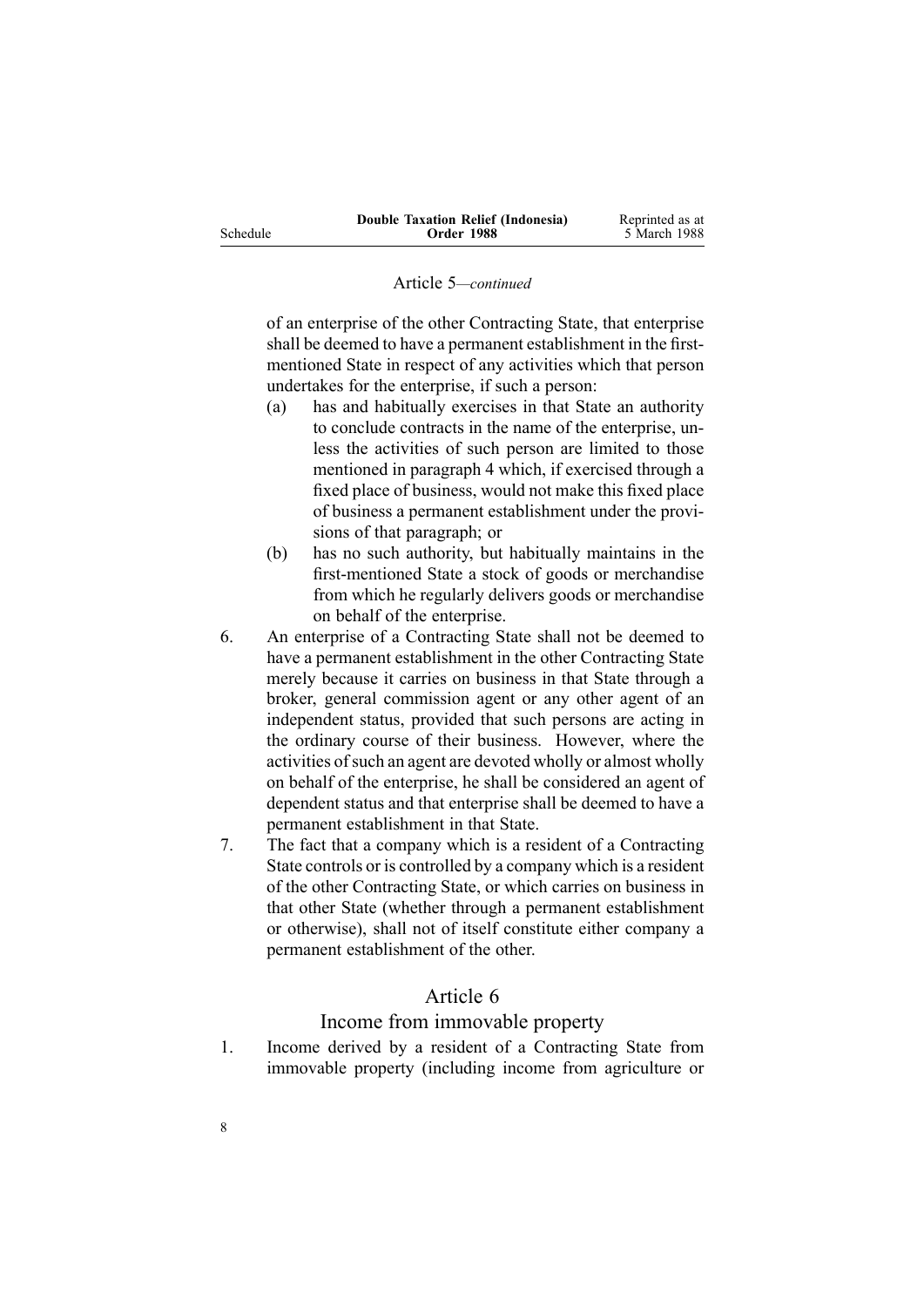| Reprinted as at | <b>Double Taxation Relief (Indonesia)</b> |          |
|-----------------|-------------------------------------------|----------|
| 5 March 1988    | <b>Order 1988</b>                         | Schedule |

#### Article 6*—continued*

forestry) situated in the other Contracting State may be taxed in that other State.

- 2. The term "immovable property" shall have the meaning which it has under the law of the Contracting State in which the property in question is situated. The term shall in any case include property accessory to immovable property, livestock and equipment used in agriculture and forestry, rights to which the provisions of general law respecting landed property apply, usufruct of immovable property and rights to variable or fixed payments as consideration for the working of, or the right to work, mineral deposits, sources and other natural resources; ships, boats and aircraft shall not be regarded as immovable property.
- 3. The provisions of paragraph 1 shall apply to income derived from the direct use, letting, or use in any other form of immovable property.
- 4. The provisions of paragraphs 1 and 3 shall also apply to the income from immovable property of an enterprise and to income from immovable property used for the performance of independent personal services.

### Article 7

# Business profits

- 1. The profits of an enterprise of <sup>a</sup> Contracting State shall be taxable only in that State unless the enterprise carries on business in the other Contracting State through <sup>a</sup> permanen<sup>t</sup> establishment situated therein. If the enterprise carries on business as aforesaid, the profits of the enterprise may be taxed in the other State but only so much of them as is attributable to—
	- (a) that permanen<sup>t</sup> establishment; or
	- (b) sales within that other Contracting State of goods or merchandise of the same or a similar kind as those being sold, or other business activities of the same or <sup>a</sup> similar kind as those being carried on through that permanen<sup>t</sup> establishment if the sale or the business activities had been made or carried on in that way with <sup>a</sup> view to avoiding taxes in that other State.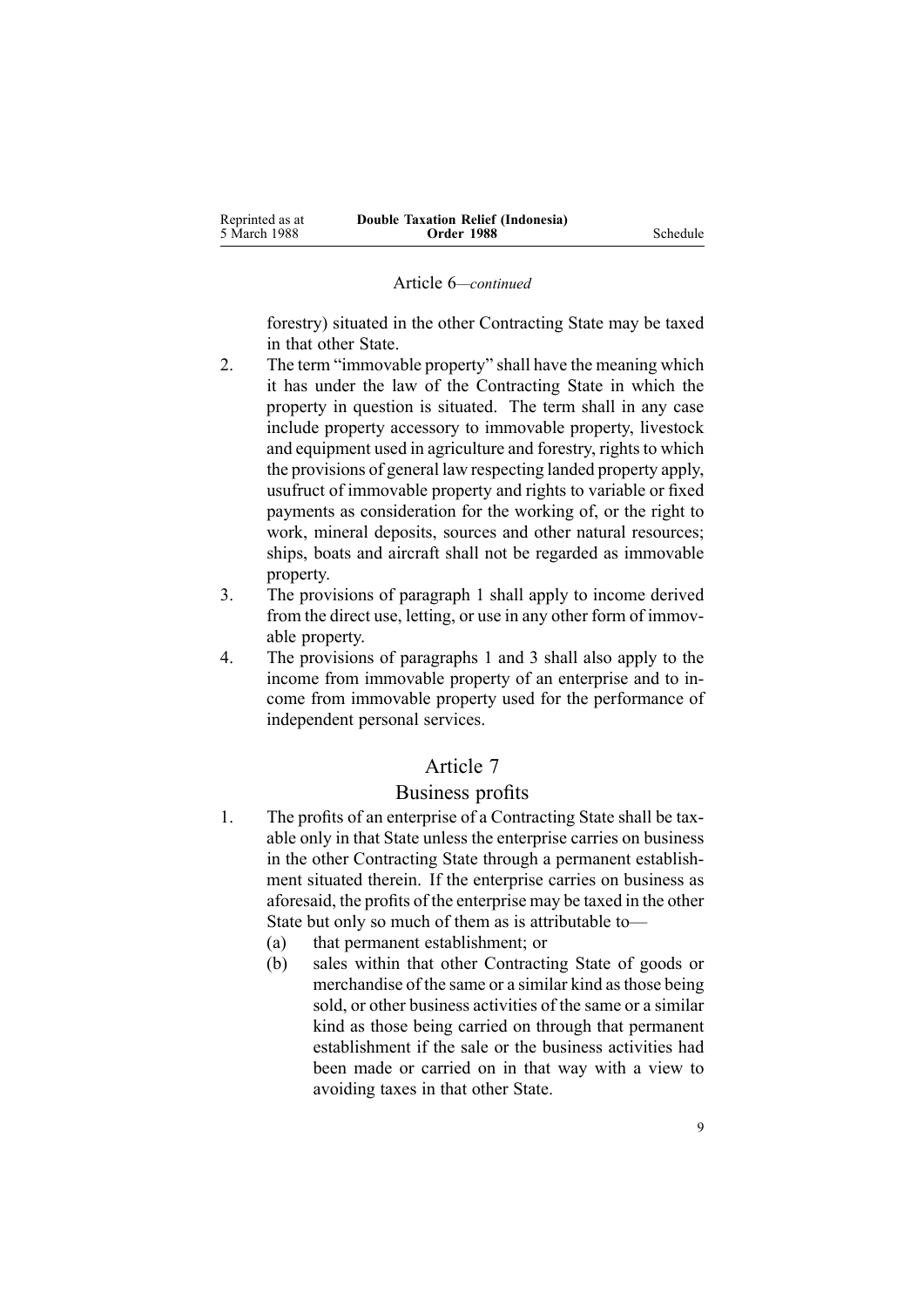|          | <b>Double Taxation Relief (Indonesia)</b> | Reprinted as at |
|----------|-------------------------------------------|-----------------|
| Schedule | <b>Order 1988</b>                         | 5 March 1988    |

#### Article 7*—continued*

- 2. Subject to the provisions of paragraph 3, where an enterprise of <sup>a</sup> Contracting State carries on businessin the other Contracting State through a permanent establishment situated therein, there shall in each Contracting State be attributed to that permanen<sup>t</sup> establishment the profits which it might be expected to make if it were <sup>a</sup> distinct and separate enterprise engaged in the same or similar activities under the same or similar conditions and dealing wholly independently with the enterprise of which it is <sup>a</sup> permanen<sup>t</sup> establishment.
- 3. In determining the profits of <sup>a</sup> permanen<sup>t</sup> establishment, there shall be allowed as deductions expenses which are incurred for the purposes of the permanen<sup>t</sup> establishment, including executive and general administrative expenses so incurred, whether in the State in which the permanen<sup>t</sup> establishment is situated or elsewhere.
- 4. Insofar asit has been customary in <sup>a</sup> Contracting State to determine the profits to be attributed to <sup>a</sup> permanen<sup>t</sup> establishment on the basis of <sup>a</sup> certain percentage of the gross receipts of the enterprise or on the basis of an apportionment of the total profits of the enterprise to its various parts, nothing in paragraph 2 shall preclude that Contracting State from determining the profits to be taxed by such an apportionment as may be customary; the method of apportionment adopted shall, however, be such that the result shall be in accordance with the principles contained in this Article.
- 5. No income or profits shall be attributed to <sup>a</sup> permanen<sup>t</sup> establishment by reason of the mere purchase by that permanen<sup>t</sup> establishment of goods or merchandise for the enterprise.
- 6. For the purposes of the preceding paragraphs, the profits to be attributed to the permanen<sup>t</sup> establishment shall be determined by the same method year by year unless there is good and sufficient reason to the contrary.
- 7. Nothing in this Article shall affect any provisions of the law of either Contracting State at any time in force regarding the taxation of any income or profits from the business of any form of insurance.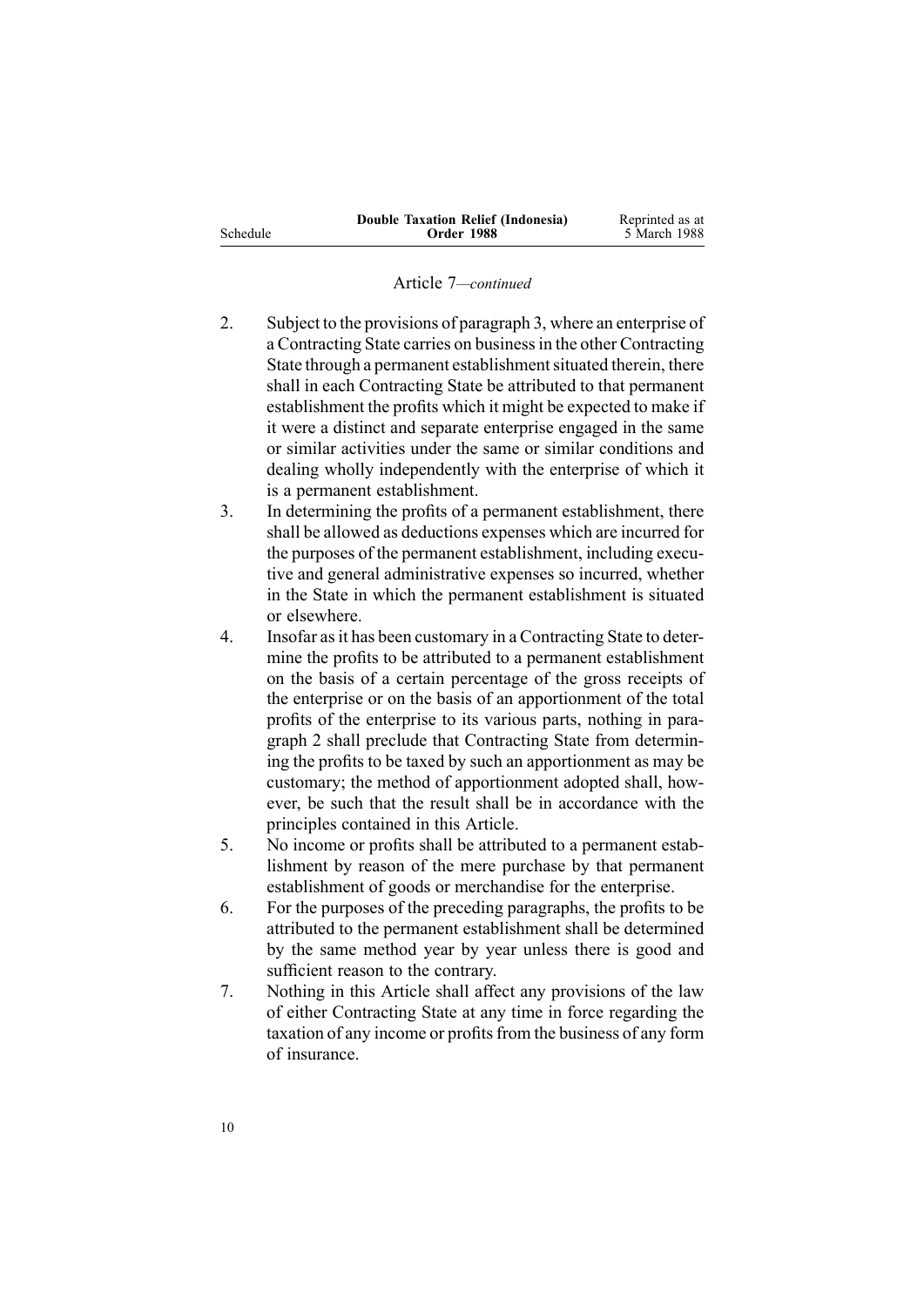| Reprinted as at | <b>Double Taxation Relief (Indonesia)</b> |          |
|-----------------|-------------------------------------------|----------|
| 5 March 1988    | <b>Order 1988</b>                         | Schedule |

#### Article 7*—continued*

8. Where income or profits include items of income or profits which are dealt with separately in other Articles of this Agreement, then the provisions of those Articles shall not be affected by the provisions of this Article.

### Article 8

### Shipping and air transport

- 1. Profits of an enterprise of <sup>a</sup> Contracting State from the operation of ships or aircraft in international traffic shall be taxable only in that State.
- 2. The provisions of paragraph 1 shall also apply to profits derived from the participation in <sup>a</sup> pool, <sup>a</sup> joint business or an international operating agency but only to so much of the profits so derived as is attributable to the participant in proportion to its share in that joint operation.

# Article 9

#### Associated enterprises

Where

- (a) an enterprise of <sup>a</sup> Contracting State participates directly or indirectly in the management, control or capital of an enterprise of the other Contracting State, or
- (b) the same persons participate directly or indirectly in the management, control or capital of an enterprise of <sup>a</sup> Contracting State and an enterprise of the other Contracting State, and in either case conditions are made or imposed between the two enterprises in their commercial or financial relations which differ from those which would be made between independent enterprises, then any profits which would, but for those conditions, have accrued to one of the enterprises, but, by reason of those conditions, have not so accrued, may be included in the profits of that enterprise and taxed accordingly.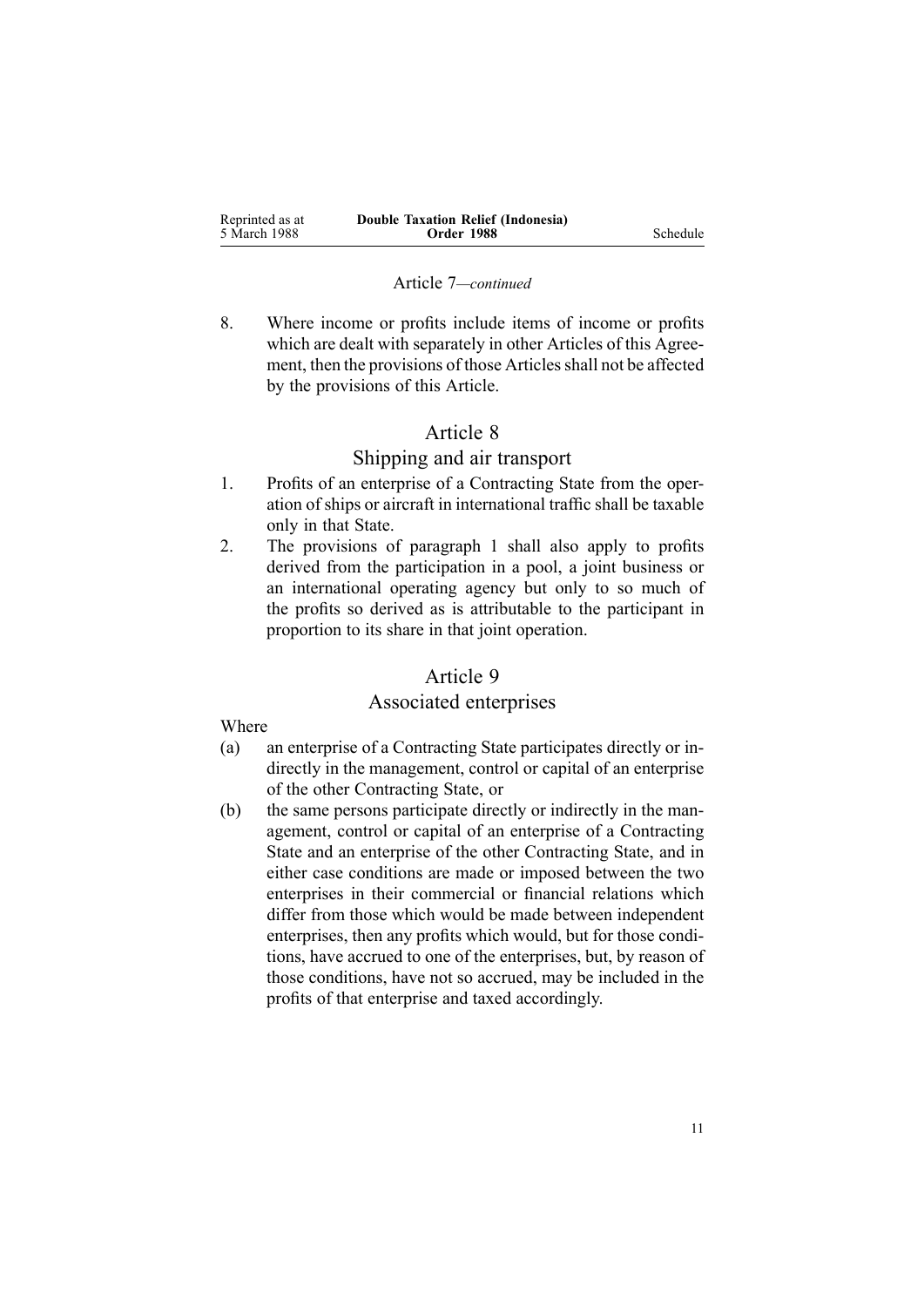|          | <b>Double Taxation Relief (Indonesia)</b> | Reprinted as at |
|----------|-------------------------------------------|-----------------|
| Schedule | Order 1988                                | 5 March 1988    |
|          |                                           |                 |

# Dividends

- 1. Dividends paid by <sup>a</sup> company which is <sup>a</sup> resident of <sup>a</sup> Contracting State to <sup>a</sup> resident of the other Contracting State may be taxed in that other State.
- 2. However, such dividends may also be taxed in the Contracting State of which the company paying the dividends is <sup>a</sup> resident and according to the laws of that State, but if the recipient is the beneficial owner of the dividends the tax so charged shall not exceed 15 percen<sup>t</sup> of the gross amount of the dividends. The competent authorities of the Contracting States shall by mutual agreemen<sup>t</sup> settle the mode of application of this limitation. This paragraph shall not affect the taxation of the company in respec<sup>t</sup> of the profits out of which the dividends are paid.
- 3. The term "dividends" as used in this Article means income from shares and other income assimilated to income from shares by the taxation law of the Contracting State of which the company making the distribution is <sup>a</sup> resident.
- 4. The provisions of paragraphs 1 and 2 shall not apply if the beneficial owner of the dividends, being <sup>a</sup> resident of <sup>a</sup> Contracting State, carries on business in the other Contracting State of which the company paying the dividends is <sup>a</sup> resident, through <sup>a</sup> permanen<sup>t</sup> establishment situated therein, or performs in that other State independent personal services from <sup>a</sup> fixed base situated therein, and the holding in respec<sup>t</sup> of which the dividends are paid is effectively connected with such permanent establishment or fixed base. In such case the provisions of Article 7 or Article 14, as the case may be, shall apply.
- 5. Where <sup>a</sup> company which is <sup>a</sup> resident of <sup>a</sup> Contracting State derives profits or income from the other Contracting State, that other State may not impose any tax on the dividends paid by the company, excep<sup>t</sup> insofar as such dividends are paid to <sup>a</sup> resident of that other State or insofar as the holding in respec<sup>t</sup> of which the dividends are paid is effectively connected with <sup>a</sup> permanen<sup>t</sup> establishment or <sup>a</sup> fixed base situated in that other State, nor subject the company's undistributed profits to <sup>a</sup> tax on undistributed profits, even if the dividends paid or the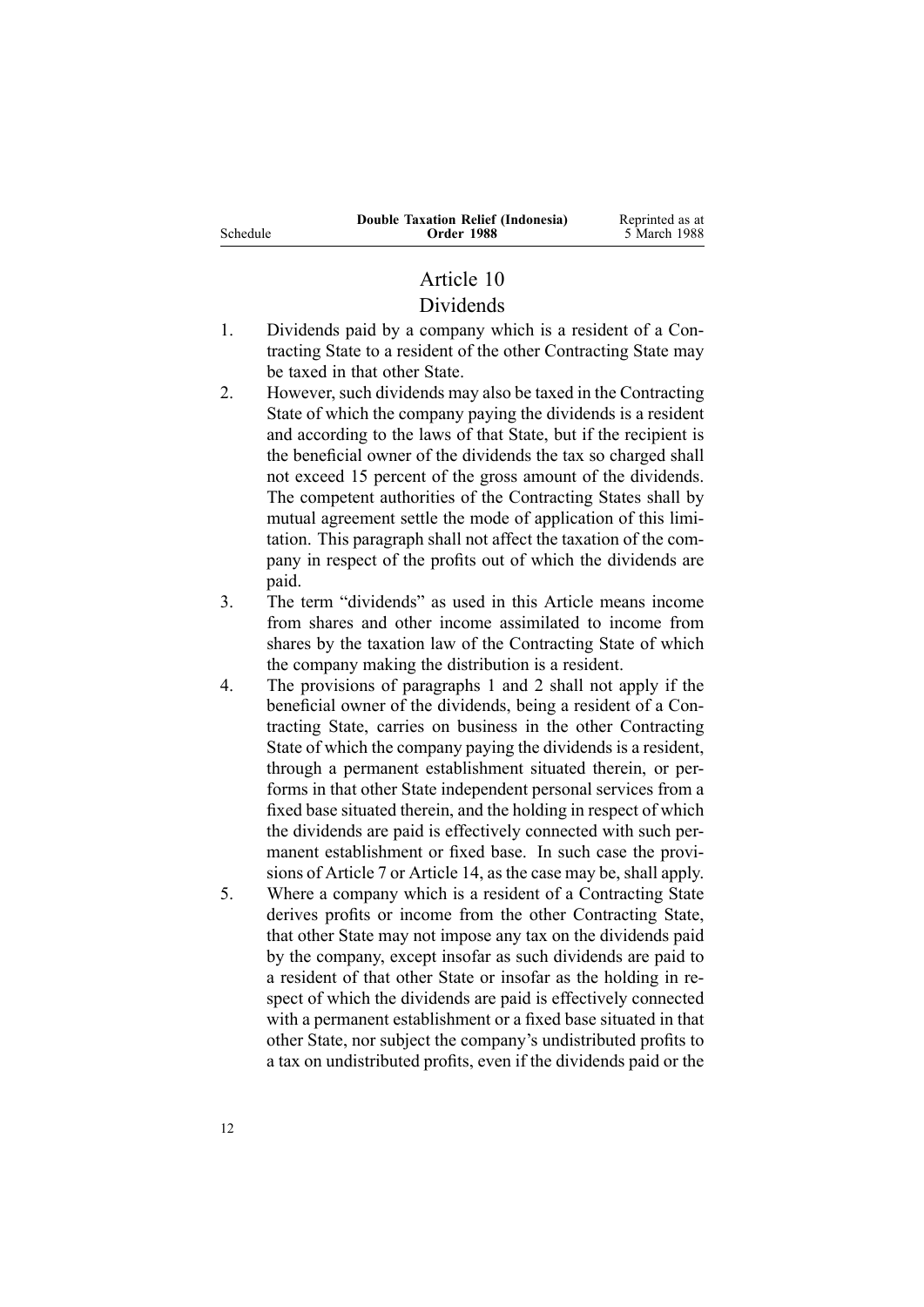| Reprinted as at | <b>Double Taxation Relief (Indonesia)</b> |
|-----------------|-------------------------------------------|
| 5 March 1988    | <b>Order 1988</b>                         |

**Order 1988** Schedule

#### Article 10*—continued*

undistributed profits consist wholly or partly of profits or income arising in such other State.

# Article 11

# Interest

- 1. Interest arising in <sup>a</sup> Contracting State and paid to <sup>a</sup> resident of the other Contracting State may be taxed in that other State.
- 2. However, such interest may also be taxed in the Contracting State in which it arises and according to the laws of that State, but if the recipient is the beneficial owner of the interest the tax so charged shall not exceed 10 percen<sup>t</sup> of the gross amount of the interest. The competent authorities of the Contracting States shall by mutual agreement settle the mode of application of this limitation.
- 3. Notwithstanding the provisions of paragraph 2, interest arising in <sup>a</sup> Contracting State and received by the Government of the other Contracting State including <sup>a</sup> political subdivision or <sup>a</sup> local authority thereof or the central bank of that other Contracting State shall be taxable only in that other Contracting State.
- 4. The term "interest" as used in this Article means income from debt-claims of every kind, whether or not secured by mortgage and whether or not carrying <sup>a</sup> right to participate in the debtor's profits, and in particular, income from governmen<sup>t</sup> securities and income from bonds or debentures, including premiums and prizes attaching to such securities, bonds or debentures. However, this term does not include income dealt with in Article 10. Penalty charges for late paymen<sup>t</sup> shall not be regarded as interest for the purpose of this Article.
- 5. The provisions of paragraphs 1 and 2 shall not apply if the beneficial owner of the interest, being <sup>a</sup> resident of <sup>a</sup> Contracting State, carries on business in the other Contracting State in which the interest arises, through <sup>a</sup> permanen<sup>t</sup> establishment situated therein, or performs in that other State independent personal services from <sup>a</sup> fixed base situated therein, and the debt-claim in respec<sup>t</sup> of which the interest is paid is effectively connected with such permanen<sup>t</sup> establishment or fixed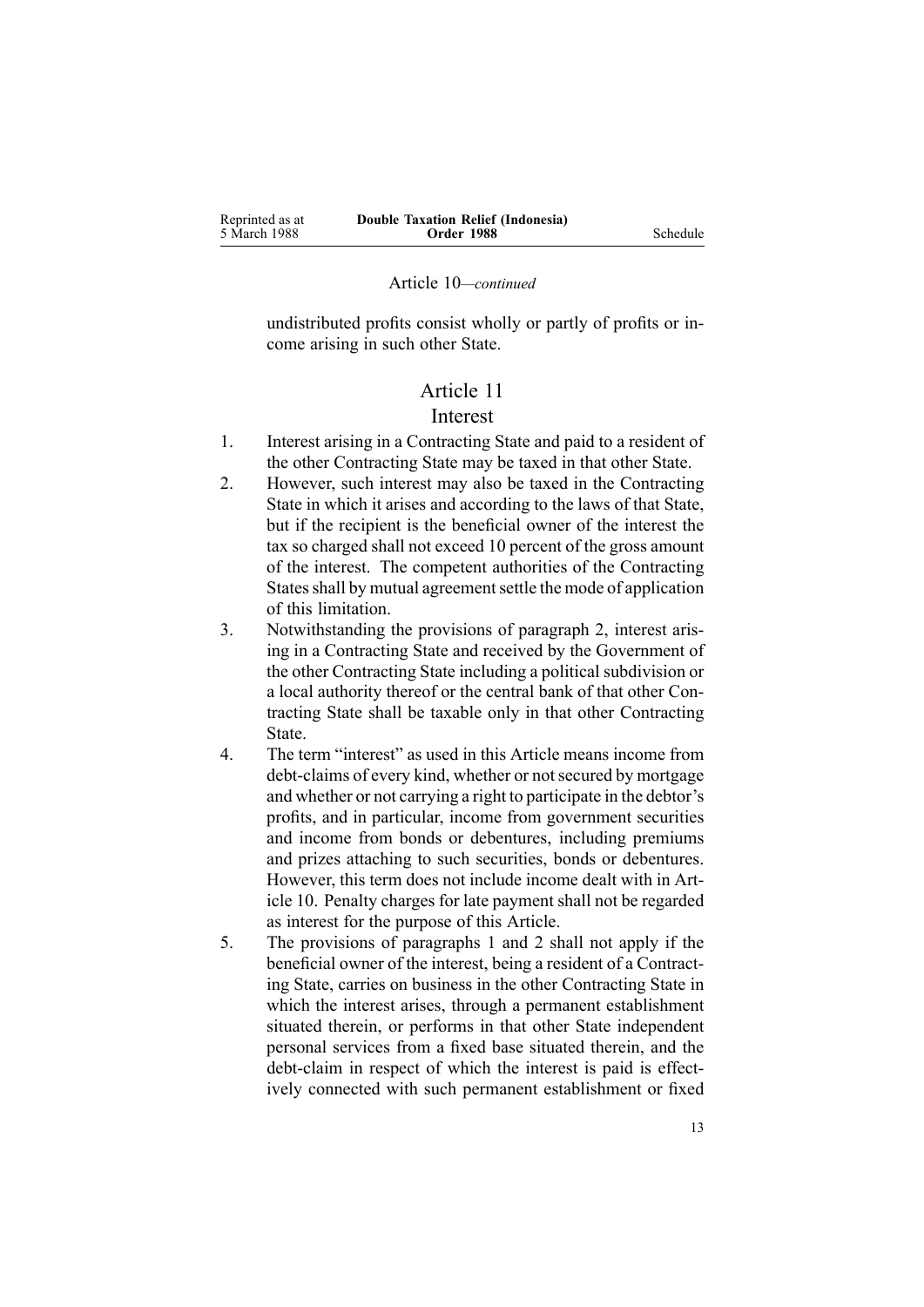|          | <b>Double Taxation Relief (Indonesia)</b> | Reprinted as at |
|----------|-------------------------------------------|-----------------|
| Schedule | <b>Order 1988</b>                         | 5 March 1988    |

#### Article 11*—continued*

base. In such case, the provisions of Article 7 or Article 14, as the case may be, shall apply.

- 6. Interest shall be deemed to arise in <sup>a</sup> Contracting State when the payer is that State itself, <sup>a</sup> political subdivision, <sup>a</sup> local authority or <sup>a</sup> resident of that State. Where, however, the person paying the interest, whether he is <sup>a</sup> resident of <sup>a</sup> Contracting State or not, has in <sup>a</sup> Contracting State <sup>a</sup> permanen<sup>t</sup> establishment or <sup>a</sup> fixed base in connection with which the indebtedness on which the interest is paid was incurred, and such interest is borne by such permanen<sup>t</sup> establishment or fixed base, then such interest shall be deemed to arise in the State in which the permanen<sup>t</sup> establishment or fixed base is situated.
- 7. Where, by reason of <sup>a</sup> special relationship between the payer and the beneficial owner or between both of them and some other person, the amount of the interest, having regard to the debt-claim for which it is paid, exceeds the amount which would have been agreed upon by the payer and the beneficial owner in the absence of such relationship, the provisions of this Article shall apply only to the last-mentioned amount. In such case, the excess par<sup>t</sup> of the payments shall remain taxable according to the laws of each Contracting State, due regard being had to the other provisions of this Agreement.

# Article 12

### Royalties

- 1. Royalties arising in <sup>a</sup> Contracting State and paid to <sup>a</sup> resident of the other Contracting State may be taxed in that other State.
- 2. However, such royalties may also be taxed in the Contracting State in which they arise and according to the laws of that State, but if the recipient is the beneficial owner of the royalties the tax so charged shall not exceed 15 percen<sup>t</sup> of the gross amount of the royalties. The competent authorities of the Contracting States shall by mutual agreemen<sup>t</sup> settle the mode of application of this limitation.
- 3. The term "royalties" as used in this Article means payments of any kind received as <sup>a</sup> consideration for the use of, or the right to use, any copyright of literary, artistic orscientific work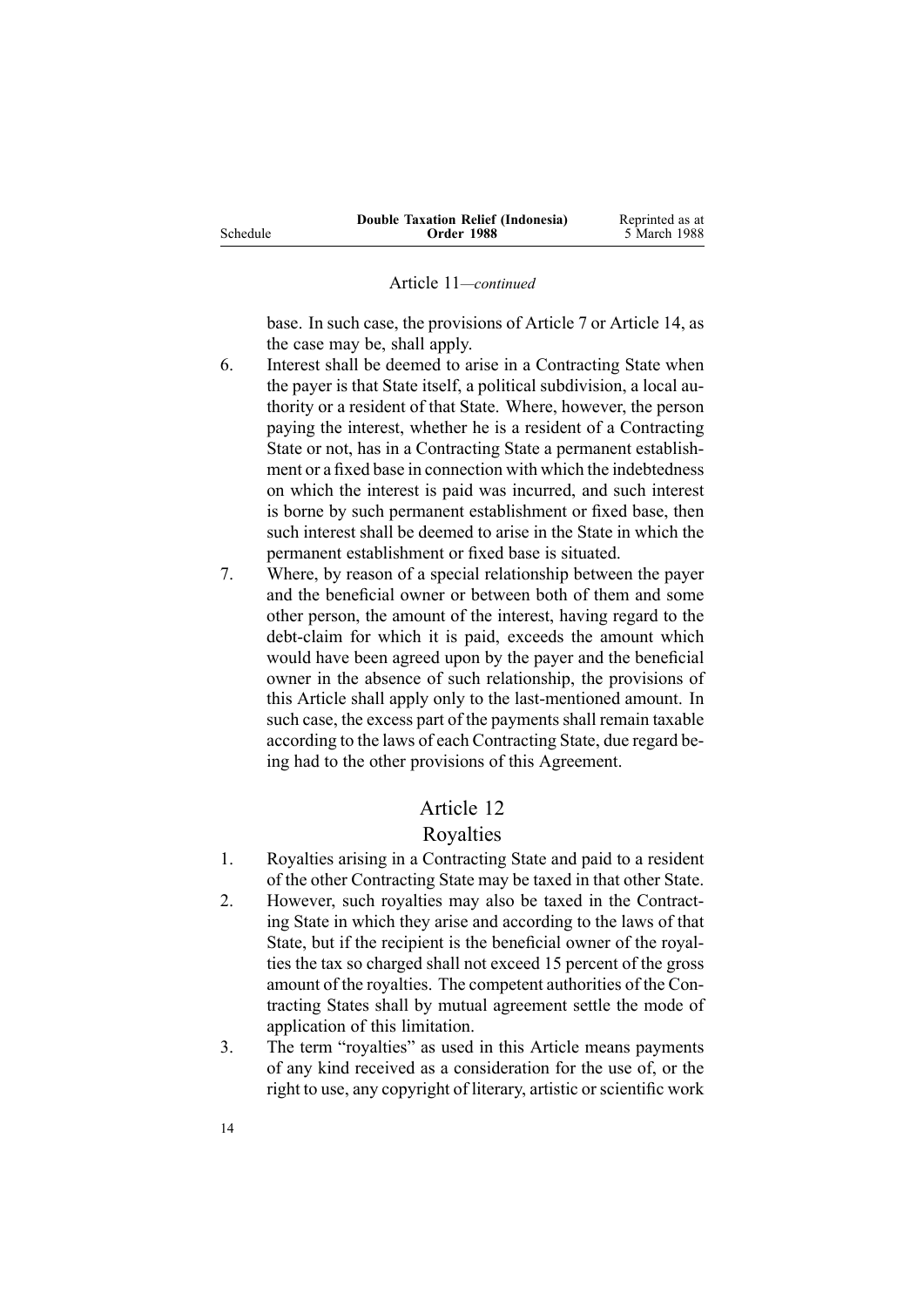| Reprinted as at | <b>Double Taxation Relief (Indonesia)</b> |          |
|-----------------|-------------------------------------------|----------|
| 5 March 1988    | Order 1988                                | Schedule |

#### Article 12*—continued*

including cinematograph films, films or video tapes for use in connection with television or tapes for use in connection with radio broadcasting, any patent, trade mark, design or model, plan, secret formula or process, or for the use of, or the right to use, industrial, commercial, or scientific equipment, or for information concerning industrial, commercial or scientific experience.

- 4. The provisions of paragraphs 1 and 2 shall not apply if the beneficial owner of the royalties, being <sup>a</sup> resident of <sup>a</sup> Contracting State, carries on business in the other Contracting State in which the royalties arise, through <sup>a</sup> permanen<sup>t</sup> establishment situated therein, or performs in that other State independent personal services from <sup>a</sup> fixed base situated therein, and the right or property in respec<sup>t</sup> of which the royalties are paid is effectively connected with such permanen<sup>t</sup> establishment or fixed base. In such case, the provisions of Article 7 or Article 14, as the case may be, shall apply.
- 5. Royalties shall be deemed to arise in <sup>a</sup> Contracting State when the payer is that State itself, <sup>a</sup> political subdivision, <sup>a</sup> local authority or <sup>a</sup> resident of that State. Where, however, the person paying the royalties, whether he is <sup>a</sup> resident of <sup>a</sup> Contracting State or not, has in <sup>a</sup> Contracting State <sup>a</sup> permanen<sup>t</sup> establishment or <sup>a</sup> fixed base in connection with which the liability to pay the royalties was incurred, and such royalties are borne by such permanen<sup>t</sup> establishment or fixed base, then such royalties shall be deemed to arise in the State in which the permanent establishment or fixed base is situated.
- 6. Where, by reason of <sup>a</sup> special relationship between the payer and the beneficial owner or between both of them and some other person, the amount of the royalties, having regard to the use, right or information for which they are paid, exceeds the amount which would have been agreed upon by the payer and the beneficial owner in the absence of such relationship, the provisions of this Article shall apply only to the last-mentioned amount. In such case, the excess par<sup>t</sup> of the payments shall remain taxable according to the laws of each Contracting State, due regard being had to the other provisions of this Agreement.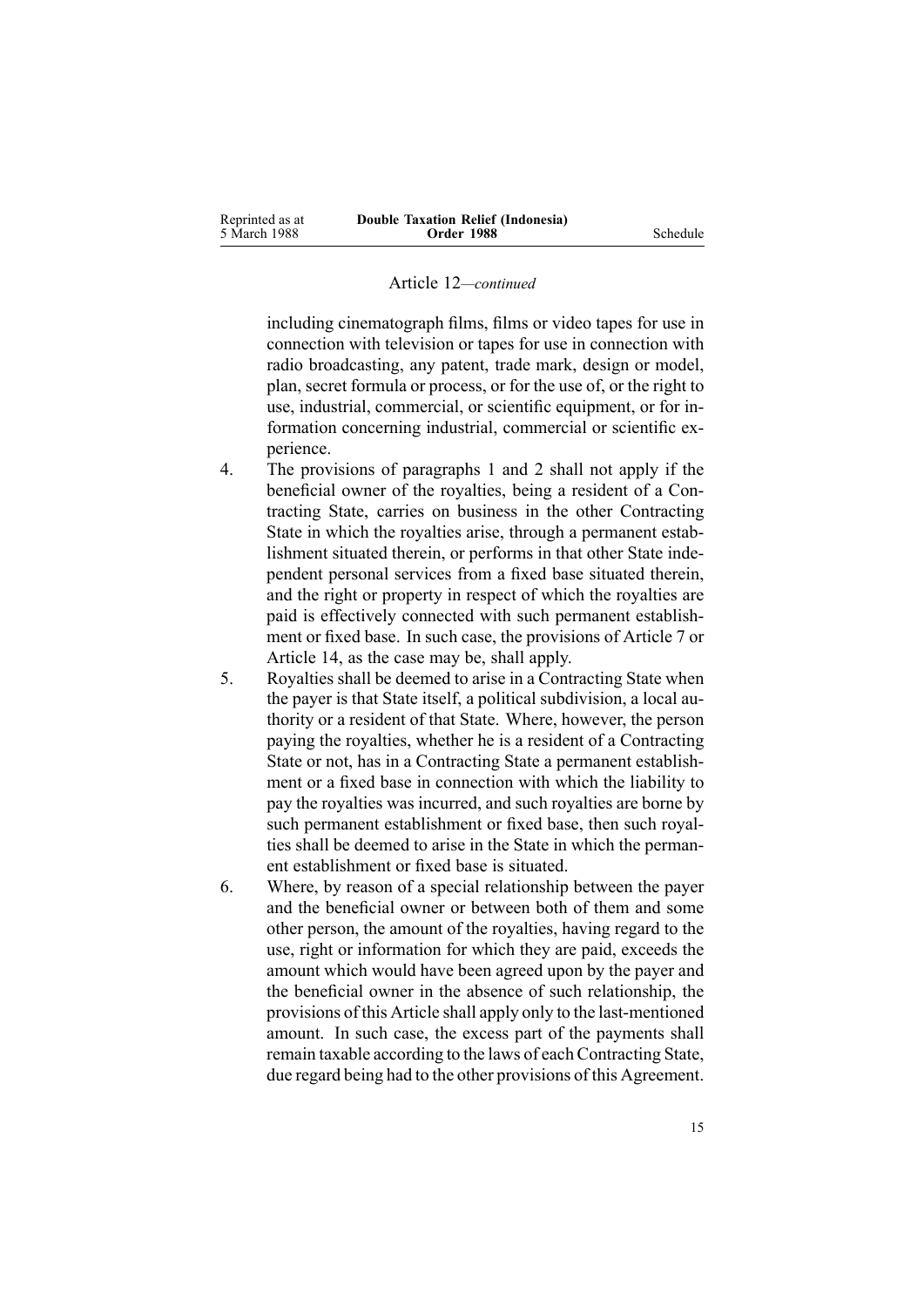|          | <b>Double Taxation Relief (Indonesia)</b> | Reprinted as at |
|----------|-------------------------------------------|-----------------|
| Schedule | <b>Order 1988</b>                         | 5 March 1988    |

# Alienation of property

- 1. Income or gains derived by <sup>a</sup> resident of <sup>a</sup> Contracting State from the alienation of immovable property referred to in Article 6 and situated in the other Contracting State may be taxed in that other State.
- 2. Income or gains from the alienation of movable property forming par<sup>t</sup> of the business property of <sup>a</sup> permanen<sup>t</sup> establishment which an enterprise of <sup>a</sup> Contracting State has in the other Contracting State or of movable property pertaining to <sup>a</sup> fixed base available to <sup>a</sup> resident of <sup>a</sup> Contracting State in the other Contracting State for the purpose of performing independent personal services, including such income or gains from the alienation of such <sup>a</sup> permanen<sup>t</sup> establishment (alone or with the whole enterprise) or of such fixed base, may be taxed in that other State.
- 3. Income or gains of an enterprise of <sup>a</sup> Contracting State from the alienation of ships or aircraft operated in international traffic or movable property pertaining to the operation of such ships or aircraft, shall be taxable only in that State.
- 4. Income or gains from the alienation of any property other than that referred to in paragraphs 1, 2 and 3, shall be taxable only in the Contracting State of which the alienator is <sup>a</sup> resident.

## Article 14

### Independent personal services

- 1. Income derived by an individual who is <sup>a</sup> resident of <sup>a</sup> Contracting State in respec<sup>t</sup> of professional services or other activities of an independent character shall be taxable only in that State unless such services are performed in the other Contracting State and—
	- (a) the individual is presen<sup>t</sup> in the other State for <sup>a</sup> period or periods exceeding in the aggregate 90 days in any consecutive twelve month period, or
	- (b) the individual has <sup>a</sup> fixed base regularly available to him in the other State for the purpose of performing his activities.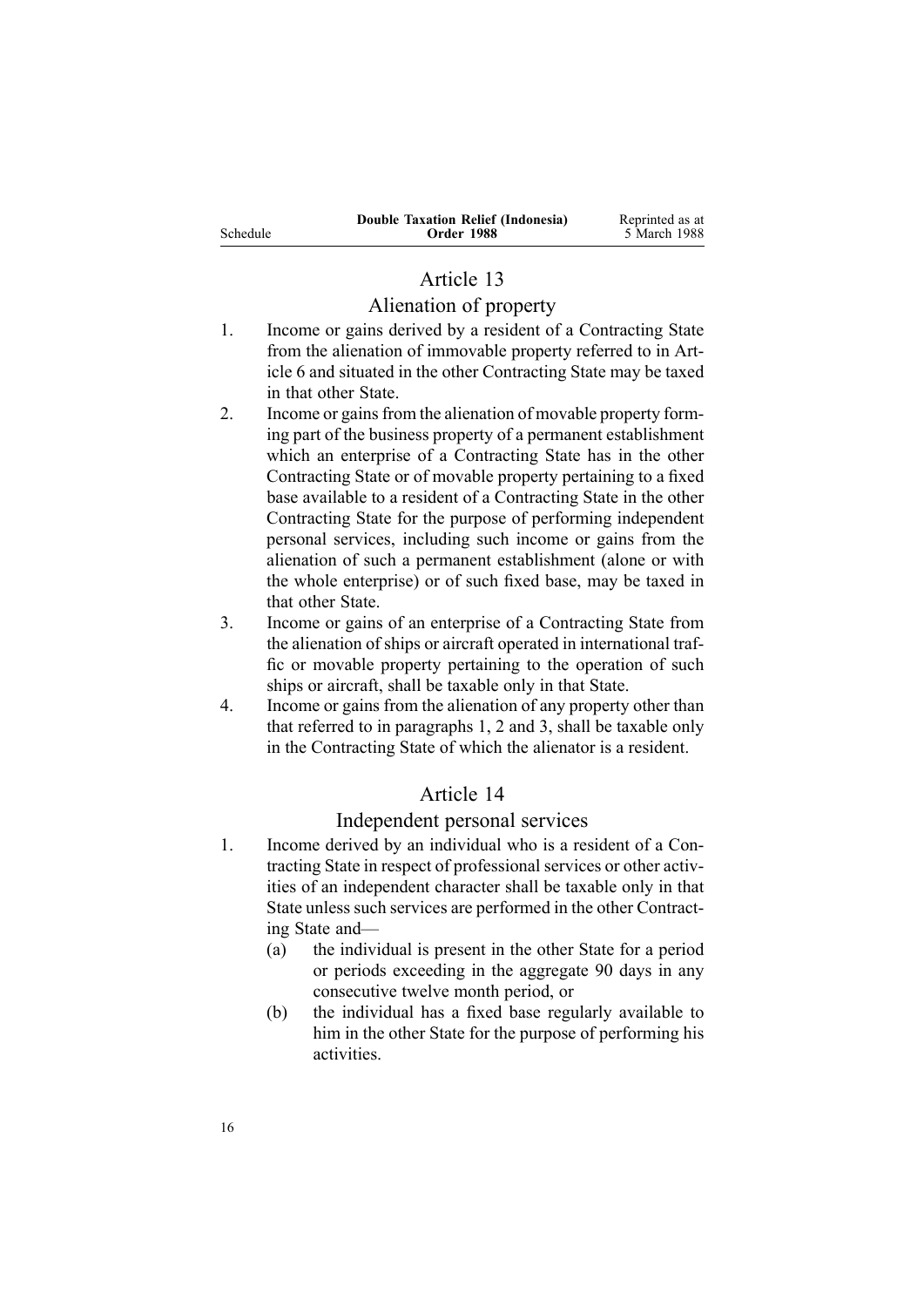| Reprinted as at | <b>Double Taxation Relief (Indonesia)</b> |          |
|-----------------|-------------------------------------------|----------|
| 5 March 1988    | Order 1988                                | Schedule |

#### Article 14*—continued*

In such cases, the income may be taxed in that other State but only so much of it as is attributable to activities connected with that fixed base or performed during such period or periods.

2. The term "professional services" includes, especially, independent scientific, literary, artistic, educational or teaching activities as well as the independent activities of physicians, lawyers, engineers, architects, dentists and accountants.

# Article 15

### Dependent personal services

- 1. Subject to the provisions of Articles 16, 18, 19, 20 and 21, salaries, wages and other similar remuneration derived by <sup>a</sup> resident of <sup>a</sup> Contracting State in respec<sup>t</sup> of an employment shall be taxable only in that State unless the employment is exercised in the other Contracting State. If the employment is so exercised, such remuneration as is derived therefrom may be taxed in that other State.
- 2. Notwithstanding the provisions of paragraph 1, remuneration derived by <sup>a</sup> resident of <sup>a</sup> Contracting State in respec<sup>t</sup> of an employment exercised in the other Contracting State shall be taxable only in the first-mentioned State if:
	- (a) the recipient is presen<sup>t</sup> in the other State for <sup>a</sup> period or periods not exceeding in the aggregate 183 days in any consecutive twelve month period, and
	- (b) the remuneration is paid by, or on behalf of, an employer who is not <sup>a</sup> resident of the other State, and
	- (c) the remuneration is not borne by <sup>a</sup> permanen<sup>t</sup> establishment or a fixed base which the employer has in the other State.
- 3. Notwithstanding the preceding provisions of this Article, remuneration derived in respec<sup>t</sup> of an employment exercised aboard <sup>a</sup> ship or aircraft operated in international traffic by an enterprise of <sup>a</sup> Contracting State may be taxed in that Contracting State.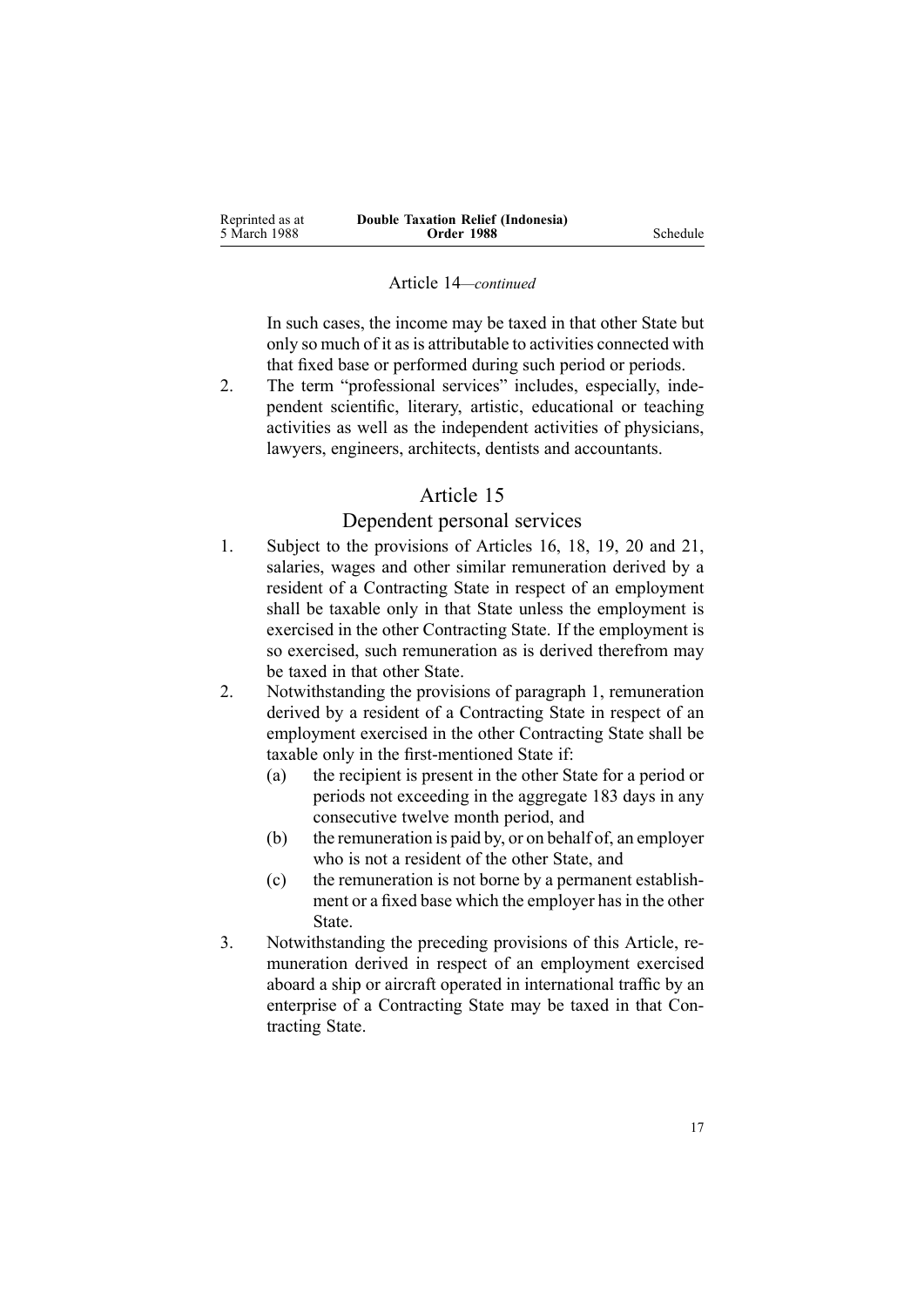|          | <b>Double Taxation Relief (Indonesia)</b> | Reprinted as at |
|----------|-------------------------------------------|-----------------|
| Schedule | <b>Order 1988</b>                         | 5 March 1988    |

# Directors' fees

Directors' fees and other similar payments derived by <sup>a</sup> resident of <sup>a</sup> Contracting State in his capacity as <sup>a</sup> member of the board of directors of <sup>a</sup> company which is <sup>a</sup> resident of the other Contracting State may be taxed in that other State.

# Article 17

# Artistes and athletes

- 1. Notwithstanding the provisions of Articles 14 and 15, income derived by <sup>a</sup> resident of <sup>a</sup> Contracting State as an entertainer, such as <sup>a</sup> theatre, motion picture, radio or television artiste, or <sup>a</sup> musician, or as an athlete, from his personal activities as such exercised in the other Contracting State, may be taxed in that other State.
- 2. Where income in respec<sup>t</sup> of personal activities exercised by an entertainer or an athlete in his capacity as such accrues not to the entertainer or athlete himself but to another person, that income may, notwithstanding the provisions of Articles 7, 14 and 15, be taxed in the Contracting State in which the activities of the entertainer or athlete are exercised.
- 3. Notwithstanding the provisions of paragraphs 1 and 2, income derived from activities referred to in paragraph 1 performed under <sup>a</sup> cultural agreemen<sup>t</sup> or arrangemen<sup>t</sup> between the Contracting States shall be exemp<sup>t</sup> from tax in the Contracting State in which the activities are exercised if the visit to that State is wholly or substantially supported by funds of the Government of the other Contracting State, <sup>a</sup> local authority or public institution thereof.

# Article 18

# Pensions and annuities

1. Subject to the provisions of paragraph 2 of Article 19, pensions, annuities and other similar remuneration paid to <sup>a</sup> resident of <sup>a</sup> Contracting State in consideration of pas<sup>t</sup> employment shall be taxable only in that State.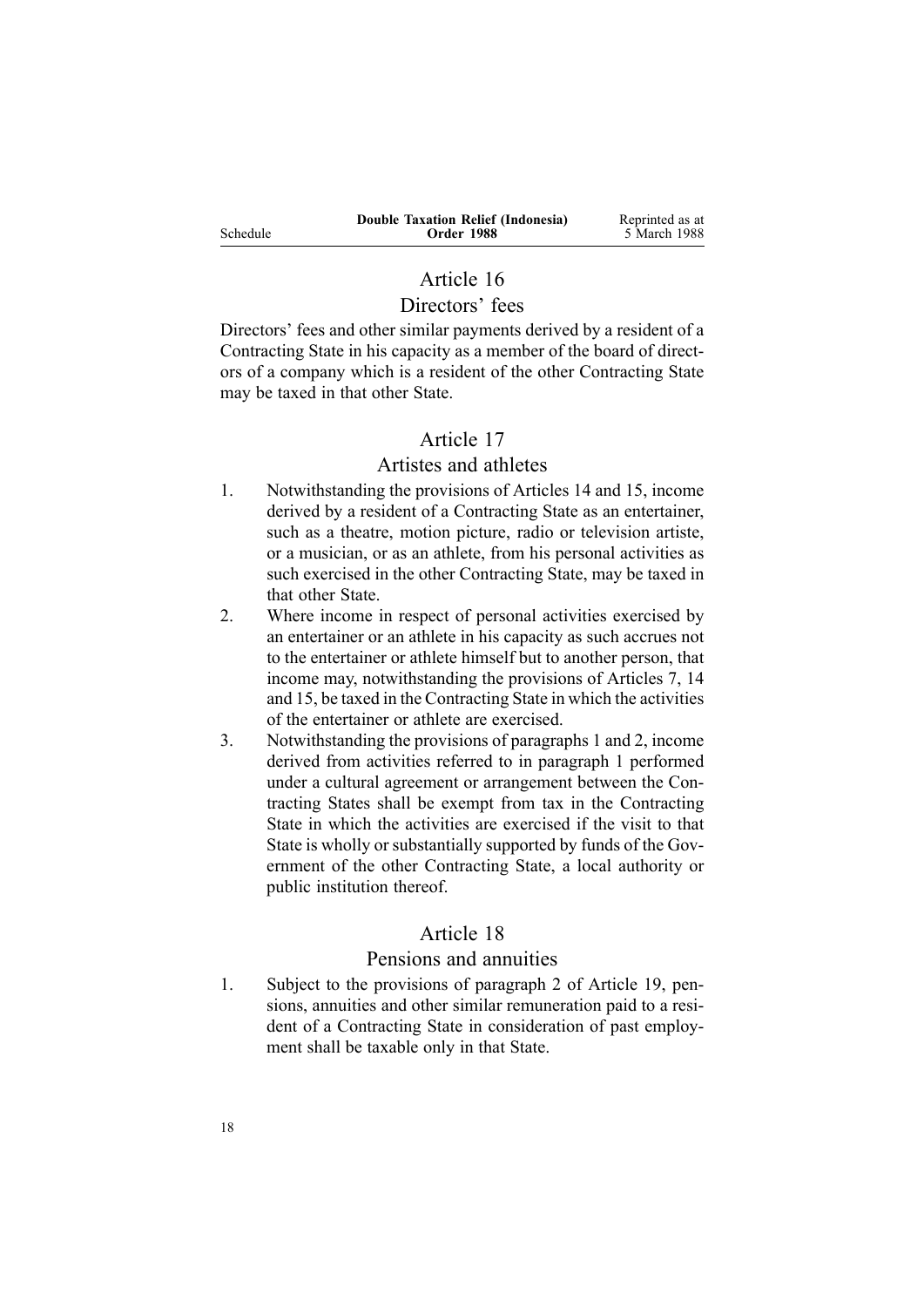| Reprinted as at | <b>Double Taxation Relief (Indonesia)</b> |          |
|-----------------|-------------------------------------------|----------|
| 5 March 1988    | <b>Order 1988</b>                         | Schedule |

#### Article 18*—continued*

- 2. Notwithstanding the provisions of paragraph 1, pensions and other payments made under the social security legislation of <sup>a</sup> Contracting State may be taxed in that State.
- 3. (a) The term "pensions" as used in this Article means periodic payments made in consideration for pas<sup>t</sup> services rendered.
	- (b) The term "annuities" as used in this Article means <sup>a</sup> stated sum payable periodically at stated times during life or during <sup>a</sup> specified or ascertainable period of time under an obligation to make the payments in return for adequate and full consideration in money or money's worth.

#### Article 19

### Government service

- 1. (a) Remuneration, other than <sup>a</sup> pension, paid by <sup>a</sup> Contracting State or <sup>a</sup> political subdivision or <sup>a</sup> local authority thereof to an individual in respec<sup>t</sup> of services rendered to that State or subdivision or authority shall be taxable only in that State.
	- (b) However, such remuneration shall be taxable only in the other Contracting State if the services are rendered in that State and the individual is <sup>a</sup> resident of that State who:
		- (i) is <sup>a</sup> national of that State; or
		- (ii) did not become <sup>a</sup> resident of that State solely for the purpose of rendering the services.
- 2. (a) Any pension paid by, or out of funds created by, <sup>a</sup> Contracting State or <sup>a</sup> political subdivision or <sup>a</sup> local authority thereof to an individual in respec<sup>t</sup> of services rendered to that State or subdivision or authority shall be taxable only in that State.
	- (b) However, such pension shall be taxable only in the other Contracting State if the individual is <sup>a</sup> resident of, and <sup>a</sup> national of, that State.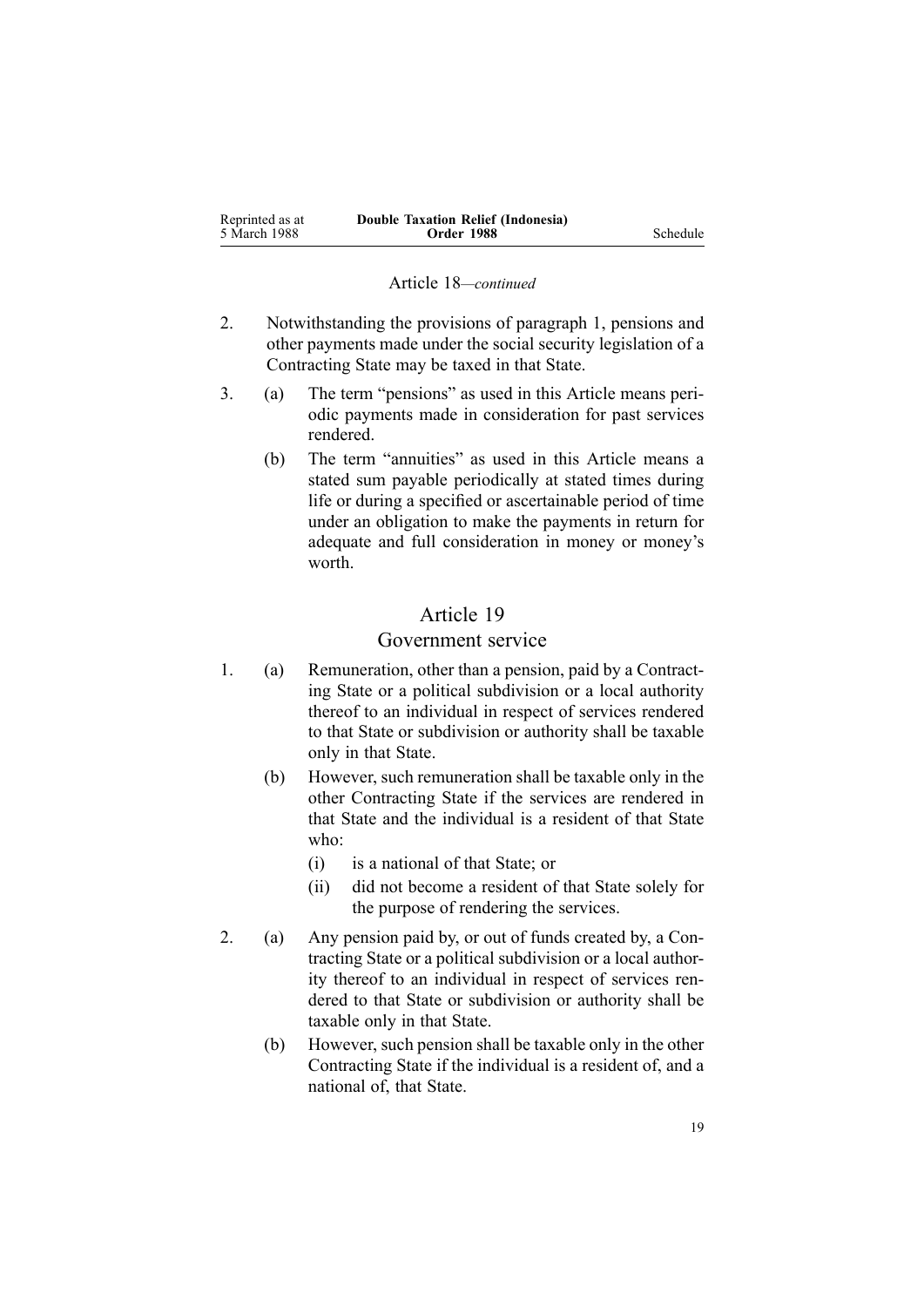|          | <b>Double Taxation Relief (Indonesia)</b> | Reprinted as at |
|----------|-------------------------------------------|-----------------|
| Schedule | <b>Order 1988</b>                         | 5 March 1988    |

#### Article 19*—continued*

3. The provisions of Articles 15, 16, and 18 shall apply to remuneration and pensions in respec<sup>t</sup> of services rendered in connection with <sup>a</sup> business carried on by <sup>a</sup> Contracting State or <sup>a</sup> political subdivision or <sup>a</sup> local authority thereof.

### Article 20

### Professors and teachers

- 1. A professor or teacher who is or was <sup>a</sup> resident of <sup>a</sup> Contracting State immediately before making <sup>a</sup> visit to the other Contracting State, and who, at the invitation of any university, college, school or other similar educational institution, which is recognised by the competent authority in that other Contracting State, visits that other Contracting State for <sup>a</sup> period not exceeding two years solely for the purpose of teaching or research or both at such educational institution shall be exemp<sup>t</sup> from tax in that other Contracting State on any remuneration for such teaching or research. However, to the extent the above-mentioned remuneration is not taxed in the State where the recipient is <sup>a</sup> resident, the remuneration may be taxed in the other State.
- 2. This Article shall not apply to remuneration which <sup>a</sup> professor or teacher receives for conducting research if such research is undertaken primarily for the private benefit of <sup>a</sup> specific person or persons.

# Article 21

# Students

Payments which <sup>a</sup> student or business apprentice who is or was immediately before visiting <sup>a</sup> Contracting State <sup>a</sup> resident of the other Contracting State and who is presen<sup>t</sup> in the first-mentioned State solely for the purpose of his education or training receives for the purpose of his maintenance, education or training shall not be taxed in that State, provided that such payments arise from sources outside that State.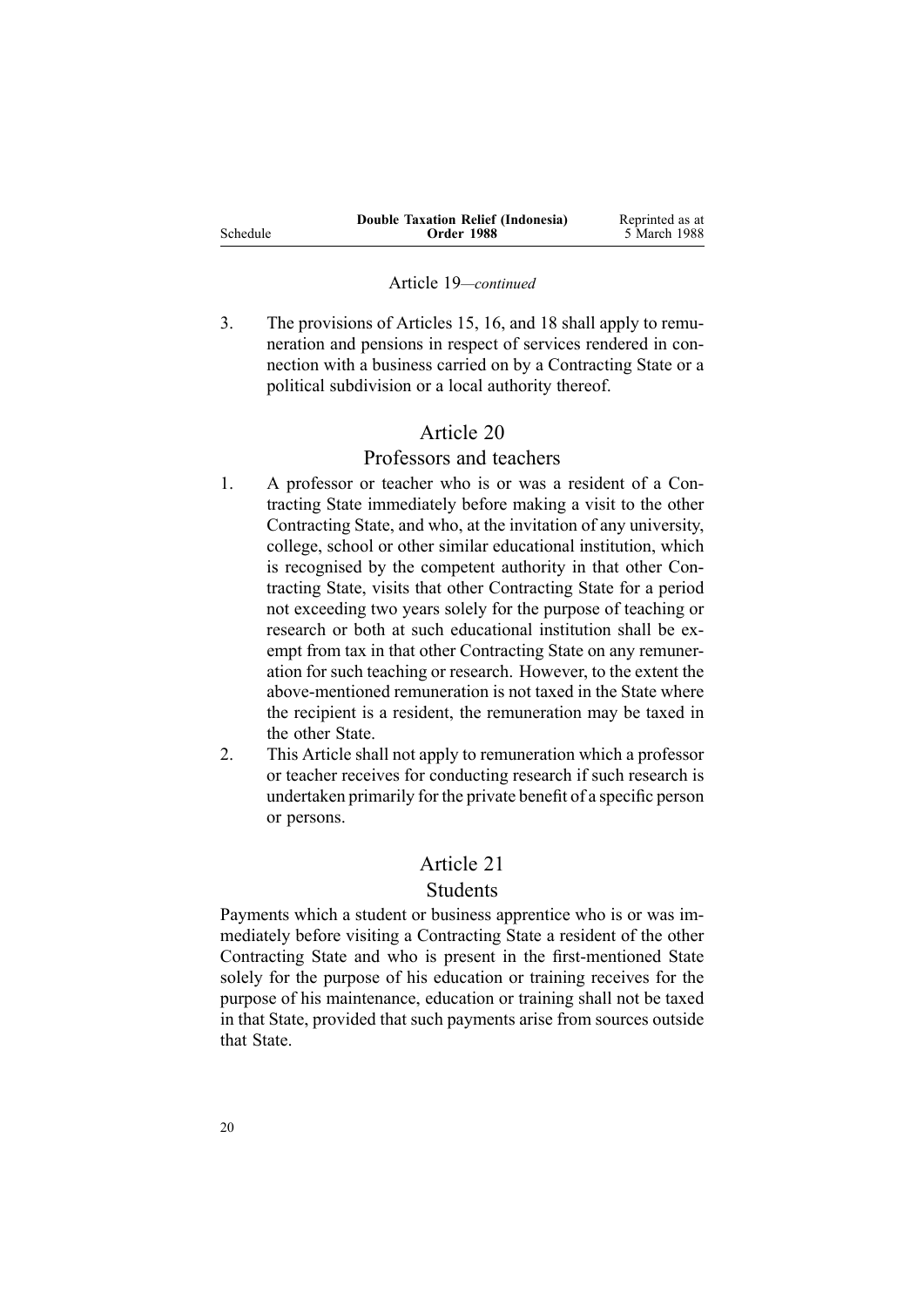| Reprinted as at | <b>Double Taxation Relief (Indonesia)</b> |          |
|-----------------|-------------------------------------------|----------|
| 5 March 1988    | <b>Order 1988</b>                         | Schedule |

# Other income

Items of income of <sup>a</sup> resident of <sup>a</sup> Contracting State not dealt with in the foregoing Articles of this Agreement shall be taxable only in that State excep<sup>t</sup> that, if such income is derived from sources within the other Contracting State, it may also be taxed in that other State.

# Article 23

### Methods of elimination of double taxation

- 1. In the case of Indonesia, double taxation shall be avoided as follows:
	- (a) Indonesia, when imposing tax on residents of Indonesia, may include in the basis upon which such tax is imposed the items of income which may be taxed in New Zealand in accordance with the provisions of this Agreement;
	- (b) Where a resident of Indonesia derives income from New Zealand and that income may be taxed in New Zealand in accordance with the provisions of this Agreement, the amount of New Zealand tax payable in respec<sup>t</sup> of that income shall be allowed as <sup>a</sup> credit against the Indonesian tax imposed on that resident. The amount of credit, however, shall not exceed that par<sup>t</sup> of the Indonesian tax which is appropriate to that income.
- 2. In the case of New Zealand, double taxation shall be avoided as follows:

Subject to any provisions of the law of New Zealand which may from time to time be in force and which relate to the allowance of <sup>a</sup> credit against New Zealand tax of tax paid in <sup>a</sup> country outside New Zealand (which shall not affect the general principle hereof), Indonesian tax paid under the law of Indonesia and consistently with this Agreement, whether directly or by deduction, in respec<sup>t</sup> of income derived by <sup>a</sup> New Zealand resident from sources in Indonesia (excluding, in the case of <sup>a</sup> dividend, tax paid in respec<sup>t</sup> of the profits out of which the dividend is paid) shall be allowed as <sup>a</sup> credit against New Zealand tax payable in respec<sup>t</sup> of that income.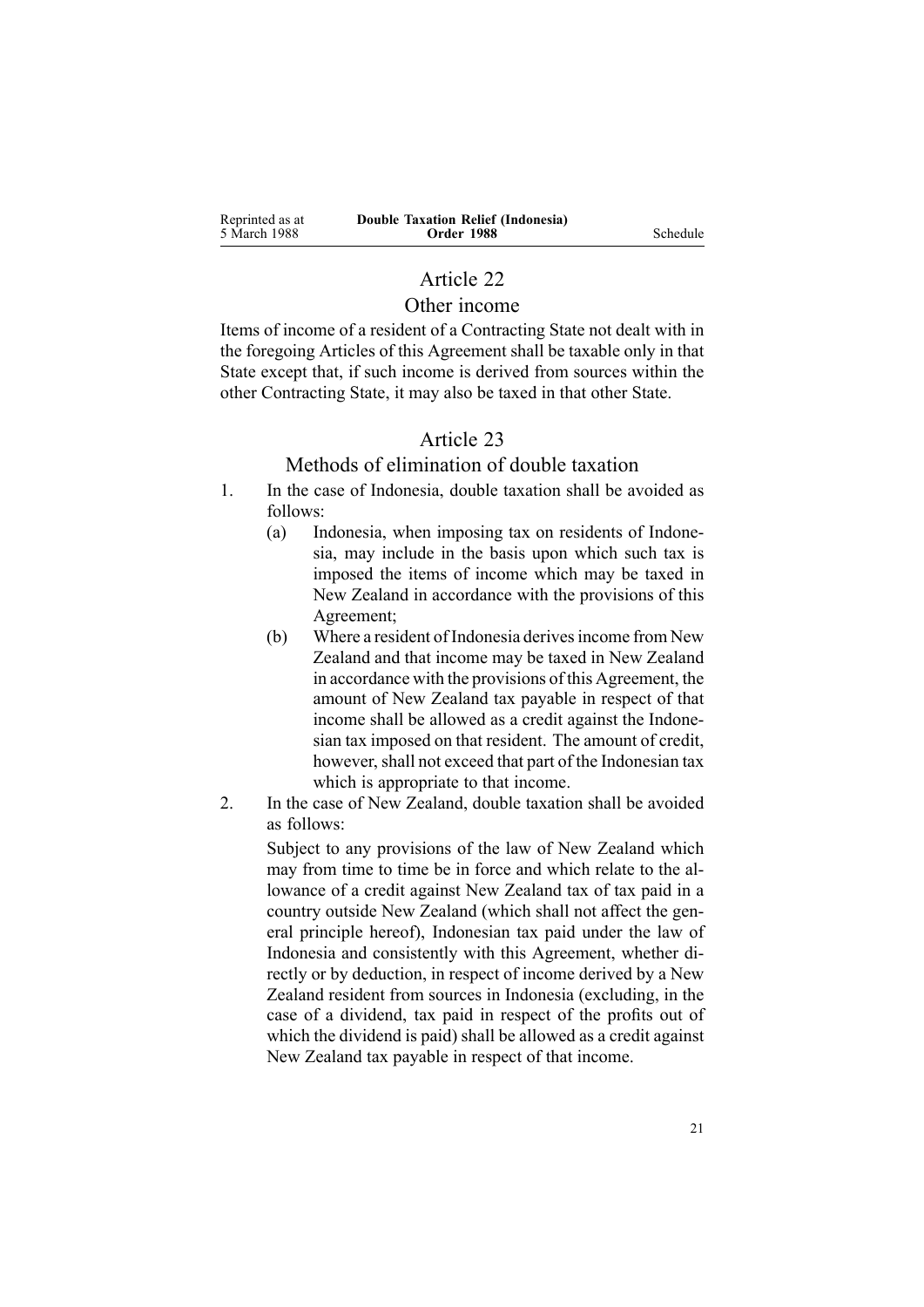|          | <b>Double Taxation Relief (Indonesia)</b> | Reprinted as at |
|----------|-------------------------------------------|-----------------|
| Schedule | Order 1988                                | 5 March 1988    |

#### Article 23*—continued*

3. For the purposes of this Article, profits, income or gains of <sup>a</sup> resident of <sup>a</sup> Contracting State which are taxed in the other Contracting State in accordance with this Agreement shall be deemed to arise from sources in that other State.

## Article 24

### Mutual agreemen<sup>t</sup> procedure

- 1. Where <sup>a</sup> resident of <sup>a</sup> Contracting State considers that the actions of one or both of the Contracting States result or will result for him in taxation not in accordance with the provisions of this Agreement, he may, irrespective of the remedies provided by the domestic law of those States, presen<sup>t</sup> his case to the competent authority of the Contracting State of which he is <sup>a</sup> resident. This case must be presented within two years from the first notification of the action giving rise to taxation not in accordance with the provisions of the Agreement.
- 2. The competent authority shall endeavour, if the objection appears to it to be justified and if it is not itself able to arrive at <sup>a</sup> satisfactory solution, to resolve the case by mutual agreemen<sup>t</sup> with the competent authority of the other Contracting State, with a view to the avoidance of taxation which is not in accordance with the Agreement.
- 3. The competent authorities of the Contracting States shall endeavour to resolve by mutual agreemen<sup>t</sup> any difficulties or doubts arising as to the interpretation or application of the Agreement. They may also consult together for the elimination of double taxation in cases not provided for in the Agreement.
- 4. The competent authorities of the Contracting States may communicate with each other directly for the purpose of giving effect to the provisions of the Agreement.

# Article 25

# Exchange of information

1. The competent authorities of the Contracting States shall exchange such information as is necessary for carrying out the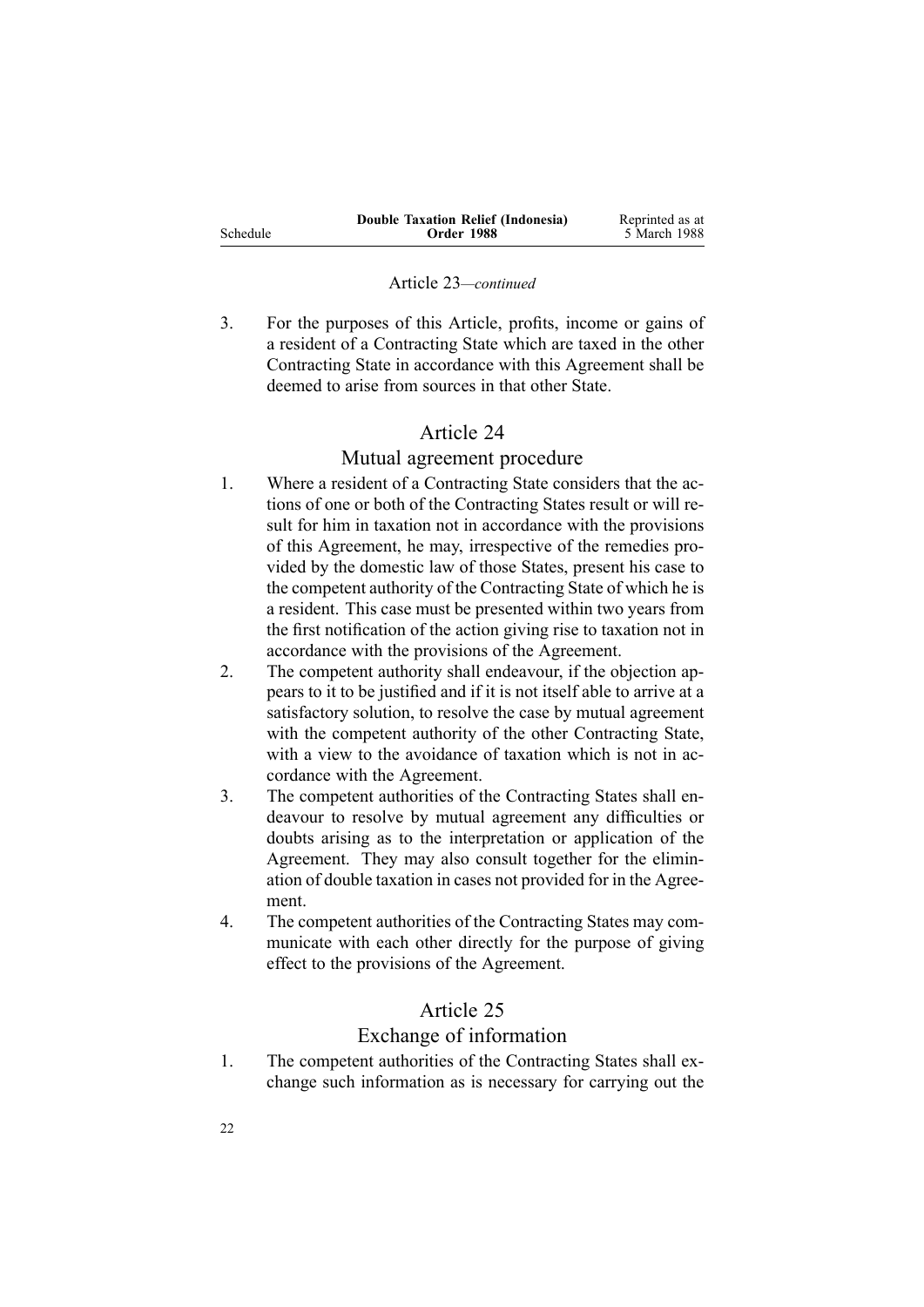| Reprinted as at | <b>Double Taxation Relief (Indonesia)</b> |          |
|-----------------|-------------------------------------------|----------|
| 5 March 1988    | <b>Order 1988</b>                         | Schedule |

#### Article 25*—continued*

provisions of this Agreement or of the domestic laws of the Contracting States concerning taxes covered by the Agreement insofar as the taxation thereunder is not contrary to the Agreement. The exchange of information is not restricted by Article 1. Any information received by <sup>a</sup> Contracting State shall be treated as secret in the same manner as information obtained under the domestic laws of that State and shall be disclosed only to persons or authorities (including courts and administrative bodies) involved in the assessment or collection of, the enforcement or prosecution in respec<sup>t</sup> of, or the determination of appeals in relation to, the taxes covered by the Agreement. Such persons or authorities shall use the information only for such purposes. They may disclose the information in public court proceedings or in judicial decisions.

2. In no case shall the provisions of paragraph 1 be construed so as to impose on <sup>a</sup> Contracting State the obligation:

- (a) to carry out administrative measures at variance with the laws and administrative practice of that or of the other Contracting State;
- (b) to supply information which is not obtainable under the laws or in the normal course of the administration of that or of the other Contracting State;
- (c) to supply information which would disclose any trade, business, industrial, commercial or professional secret or trade process, or information, the disclosure of which would be contrary to public policy.

# Article 26

### Diplomatic and consular officers

Nothing in this Agreement shall affect the fiscal privileges of diplomatic or consular officers under the general rules of international law or under the provisions of special international agreements.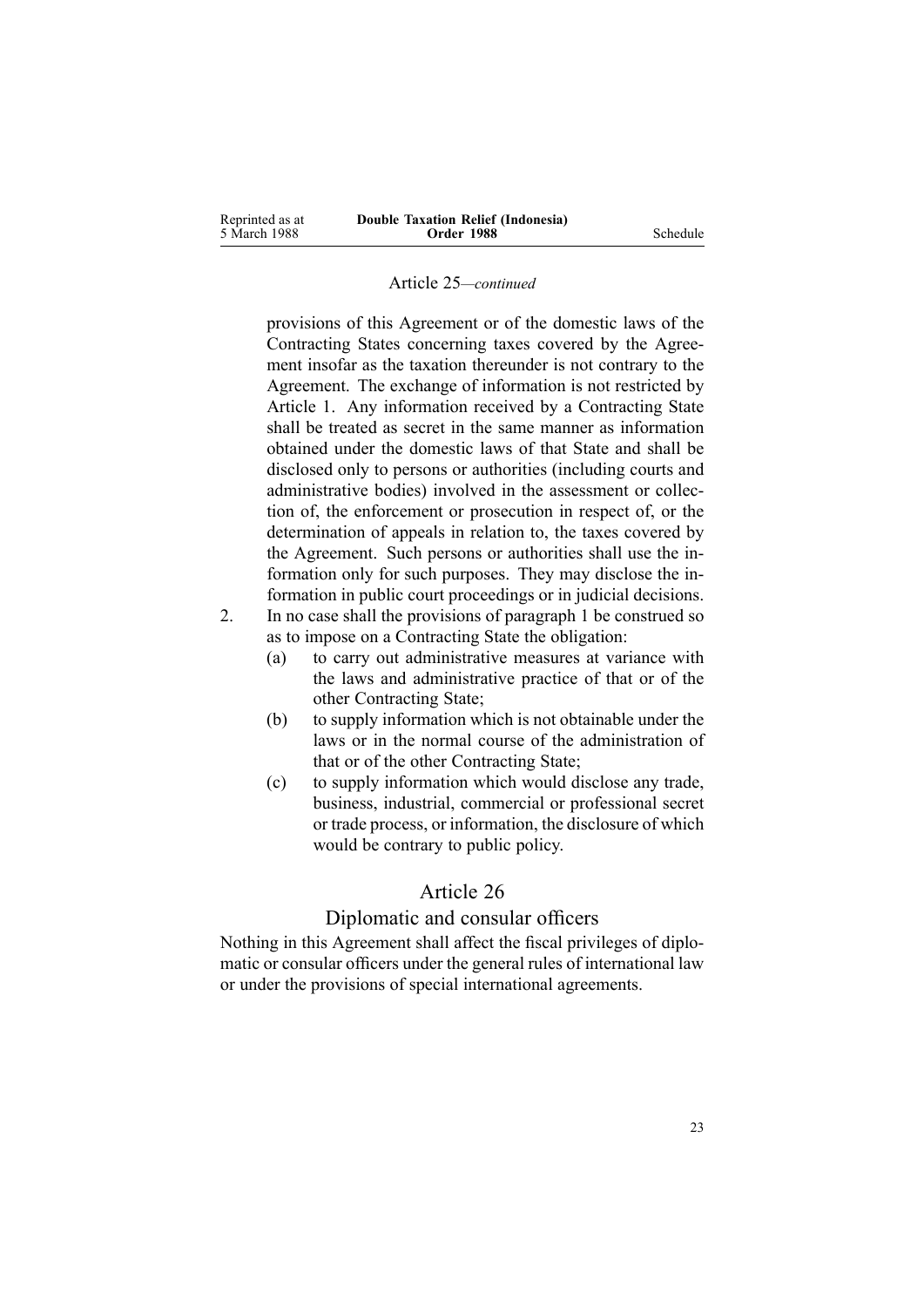|          | <b>Double Taxation Relief (Indonesia)</b> | Reprinted as at |
|----------|-------------------------------------------|-----------------|
| Schedule | <b>Order 1988</b>                         | 5 March 1988    |

# Entry into force

- 1. This Agreement shall be ratified and the instruments of ratification shall be exchanged at Wellington as soon as possible.
- 2. This Agreement shall enter into force after the expiration of thirty days from the date of the exchange of instruments of ratification and shall have effect:
	- (a) in Indonesia:

in respec<sup>t</sup> of income derived during any taxable year beginning on or after the first day of January in the calendar year next following that in which this Agreement enters into force;

(b) in New Zealand:

in respec<sup>t</sup> of income derived during any income year beginning on or after 1 April in the calendar year next following that in which this Agreement enters into force.

# Article 28

# Termination

This Agreement shall continue in effect indefinitely but either Contracting State may, on or before June 30 in any calendar year after the fourth year following the exchange of the instruments of ratification, give notice of termination to the other Contracting State and in such event the Agreement shall cease to have effect:

(a) in Indonesia:

in respec<sup>t</sup> of income derived during any taxable year beginning on or after the first day of January in the calendar year next following that in which the notice of termination is given;

(b) in New Zealand:

in respec<sup>t</sup> of income derived during any income year beginning on or after 1 April in the calendar year next following that in which the notice of termination is given.

IN WITNESS WHEREOF the undersigned, duly authorised thereto, have signed the presen<sup>t</sup> Agreement.

DONE in duplicate at Wellington this 25th day of March 1987 in the English language.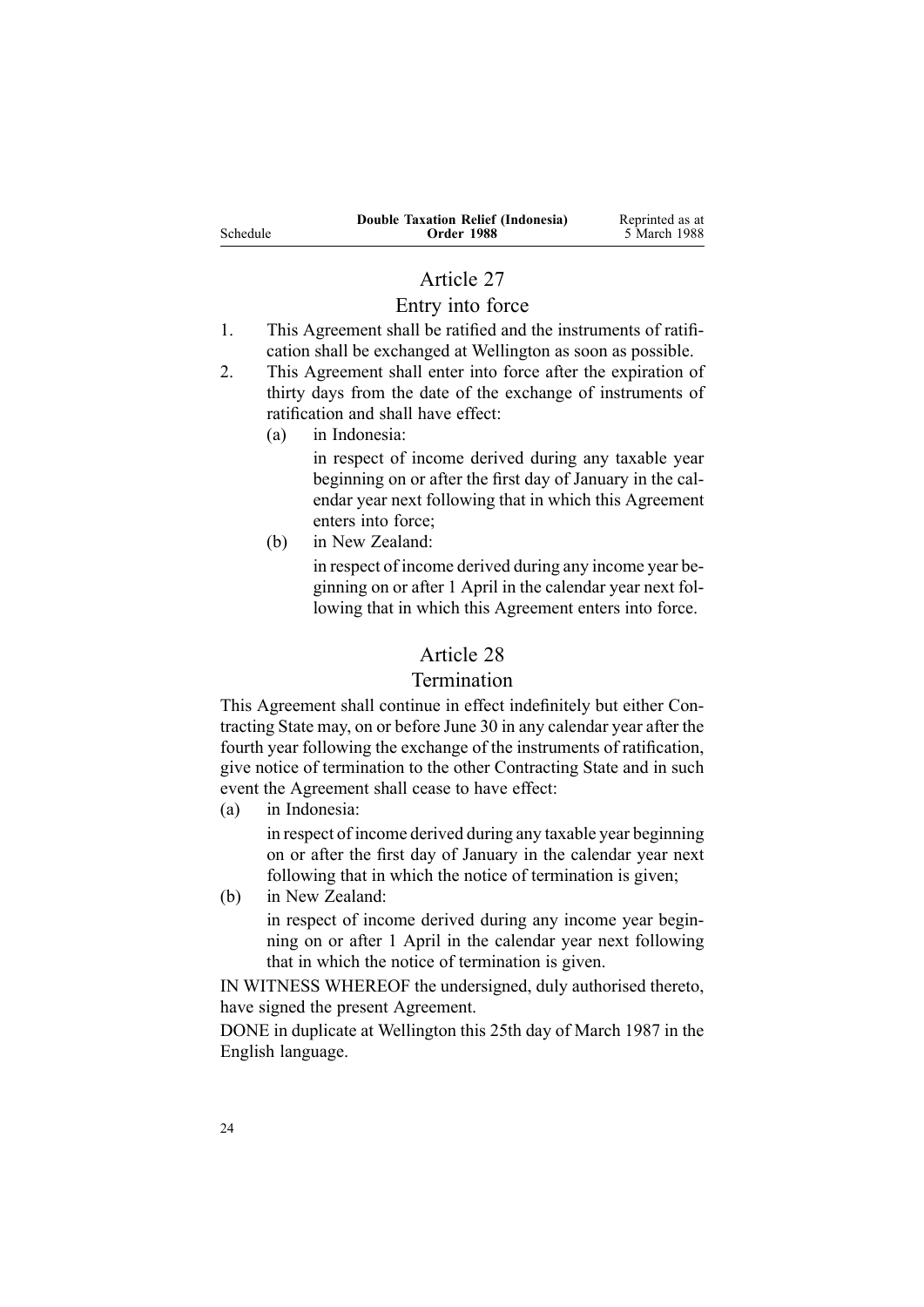| Reprinted as at | <b>Double Taxation Relief (Indonesia)</b> |
|-----------------|-------------------------------------------|
| 5 March 1988    | <b>Order 1988</b>                         |

**Order 1988** Schedule

#### Article 28*—continued*

Michael Moore **Drs. Rachmat Saleh** 

For the Government of New Zealand

For the Government of the Republic of Indonesia

## Protocol

NEW ZEALAND and THE REPUBLIC OF INDONESIA have agreed at the signing of the Agreement between the two States for the Avoidance of Double Taxation and the Prevention of Fiscal Evasion with respec<sup>t</sup> to taxes on income upon the following provisions which shall form an integral par<sup>t</sup> of the said Agreement.

With reference to Article 5,

- (a) notwithstanding the provisions of paragraph 3 an enterprise shall be deemed to have <sup>a</sup> permanen<sup>t</sup> establishment in <sup>a</sup> Contracting State and to carry on business through that permanen<sup>t</sup> establishment if it carries on activities in that State in connection with the exploration or exploitation of natural resources situated in that State;
- (b) the provisions of paragraph (a) of this Protocol shall not apply if such activities are carried on for <sup>a</sup> period not exceeding three months in the aggregate in any consecutive twelve month period. However for the purposes of this paragraph activities carried on in that State by an enterprise associated with another enterprise shall be regarded as carried on by the enterprise with which it is associated if those activities are connected with activities carried on in that State by the last-mentioned enterprise. An enterprise shall be deemed to be associated with another enterprise if one is controlled directly or indirectly by the other, or if both are controlled directly or indirectly by <sup>a</sup> third person or persons.

IN WITNESS WHEREOF the undersigned have signed this Protocol which shall have the same force and validity as if it were inserted word by word in the Agreement.

DONE in duplicate at Wellington this 25th day of March 1987 in the English language.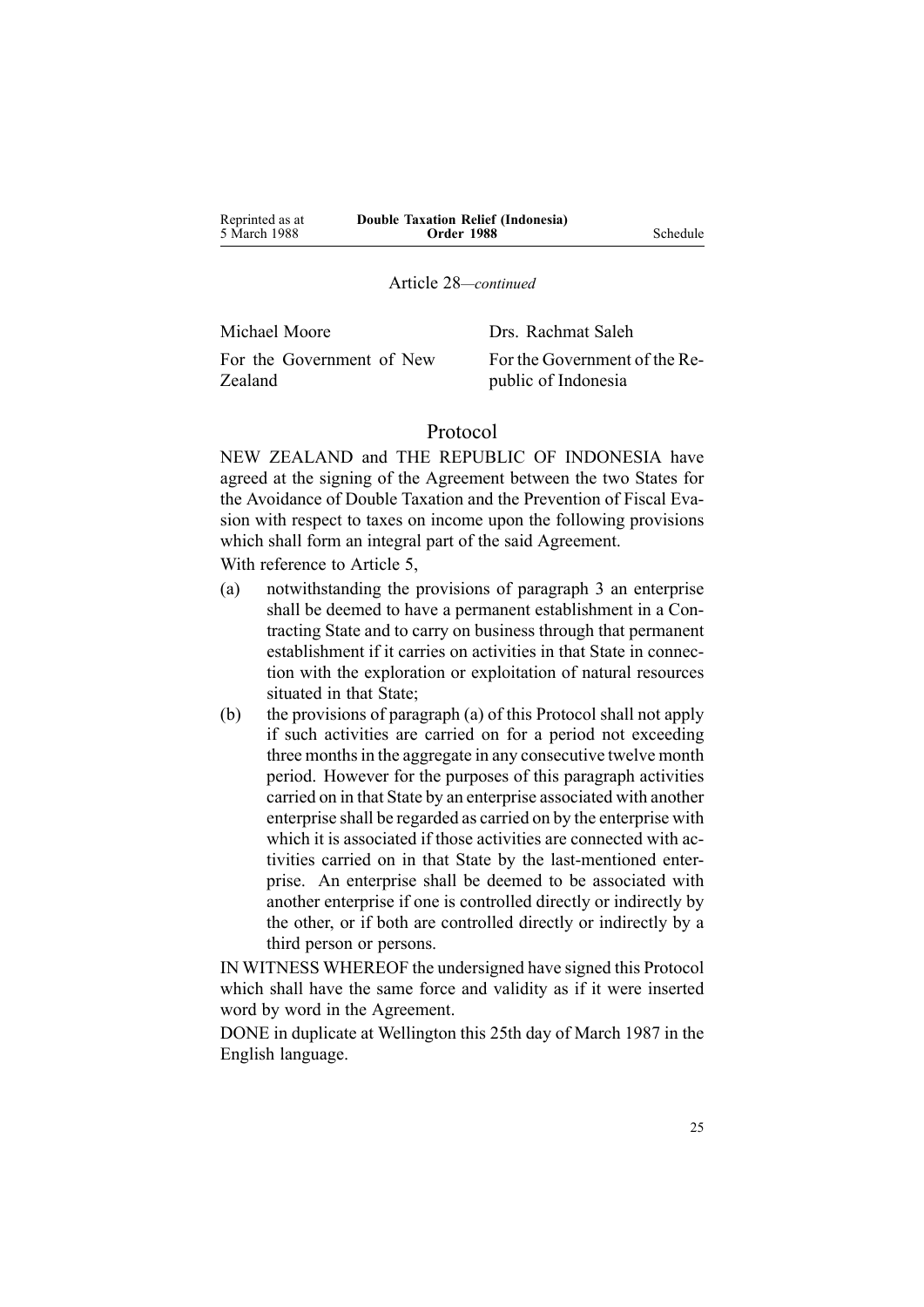|                  | <b>Double Taxation Relief (Indonesia)</b> | Reprinted as at |
|------------------|-------------------------------------------|-----------------|
| Explanatory note | <b>Order 1988</b>                         | 5 March 1988    |

For the Government of New Zealand

Michael Moore Drs. Rachmat Saleh

For the Government of the Republic of Indonesia

Marie Shroff, Clerk of the Executive Council.

# **Explanatory note**

*This note is not par<sup>t</sup> of the order, but isintended to indicate its general effect.*

This order gives effect to an Agreement to avoid double taxation and fiscal evasion entered into between New Zealand and Indonesia on 25 March 1987. The arrangements contained in the Agreement will have effect from 1 April 1989.

Issued under the authority of the Acts and [Regulations](http://www.legislation.govt.nz/pdflink.aspx?id=DLM195097) Publication Act 1989. Date of notification in *Gazette*: 4 March 1988.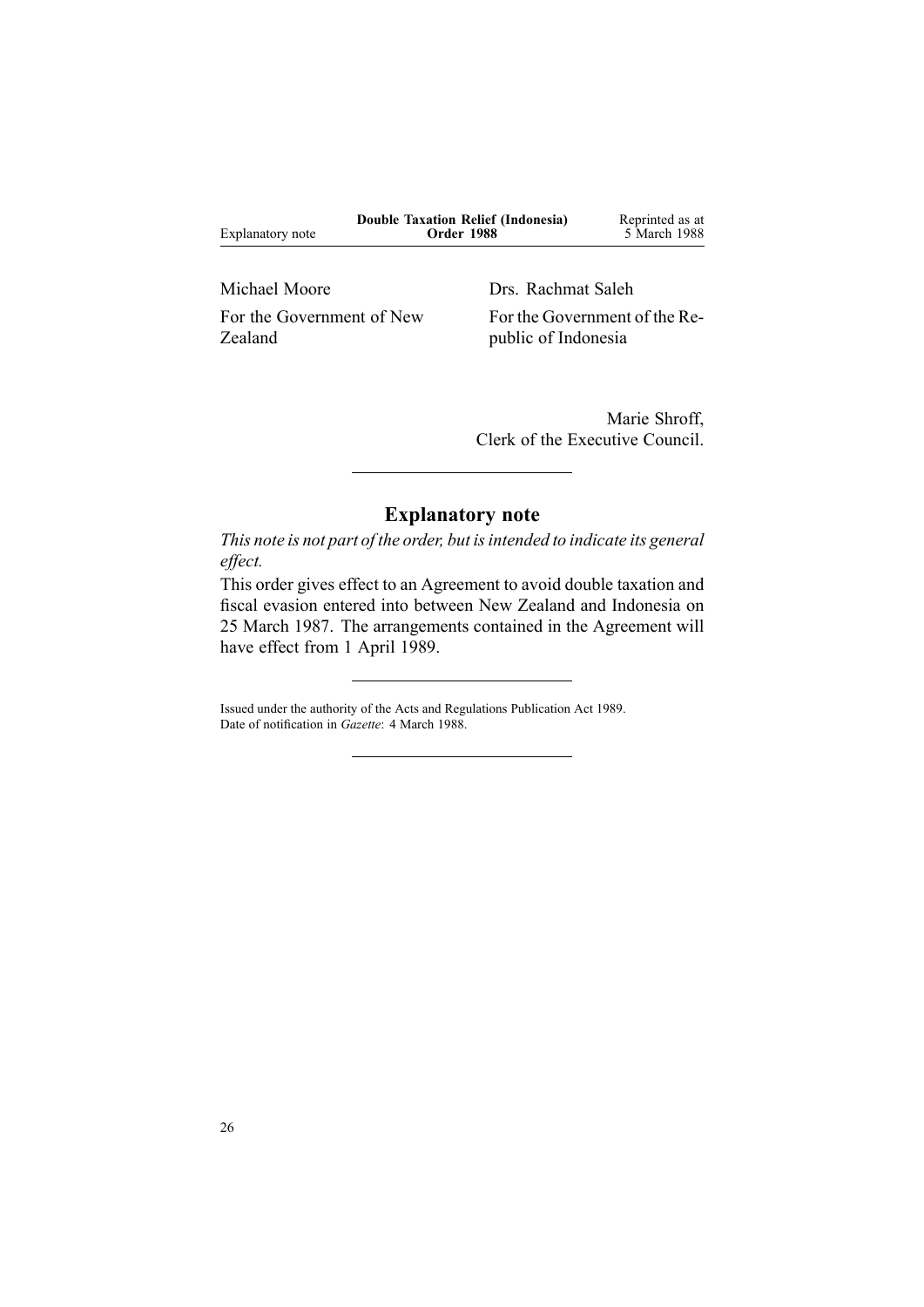| Reprinted as at | <b>Double Taxation Relief (Indonesia)</b> |
|-----------------|-------------------------------------------|
| 5 March 1988    | <b>Order 1988</b>                         |

#### **Contents**

1 General

- 2 Status of reprints
- 3 How reprints are prepared
- 4 Changes made under section 17C of the Acts and Regulations Publication Act 1989
- 5 List of amendments incorporated in this reprint (most recent first)

#### **Notes**

### *1 General*

This is <sup>a</sup> reprint of the Double Taxation Relief (Indonesia) Order 1988. The reprint incorporates all the amendments to the order as at 5 March 1988, as specified in the list of amendments at the end of these notes.

Relevant provisions of any amending enactments that contain transitional, savings, or application provisions that cannot be compiled in the reprint are also included, after the principal enactment, in chronological order. For more information, *see* <http://www.pco.parliament.govt.nz/reprints/>.

### *2 Status of reprints*

Under [section](http://www.legislation.govt.nz/pdflink.aspx?id=DLM195439) 16D of the Acts and Regulations Publication Act 1989, reprints are presumed to correctly state, as at the date of the reprint, the law enacted by the principal enactment and by the amendments to that enactment. This presumption applies even though editorial changes authorised by [section](http://www.legislation.govt.nz/pdflink.aspx?id=DLM195466) [17C](http://www.legislation.govt.nz/pdflink.aspx?id=DLM195466) of the Acts and Regulations Publication Act 1989 have been made in the reprint.

This presumption may be rebutted by producing the official volumes of statutes or statutory regulations in which the principal enactment and its amendments are contained.

#### *3 How reprints are prepared*

A number of editorial conventions are followed in the preparation of reprints. For example, the enacting words are not included in Acts, and provisions that are repealed or revoked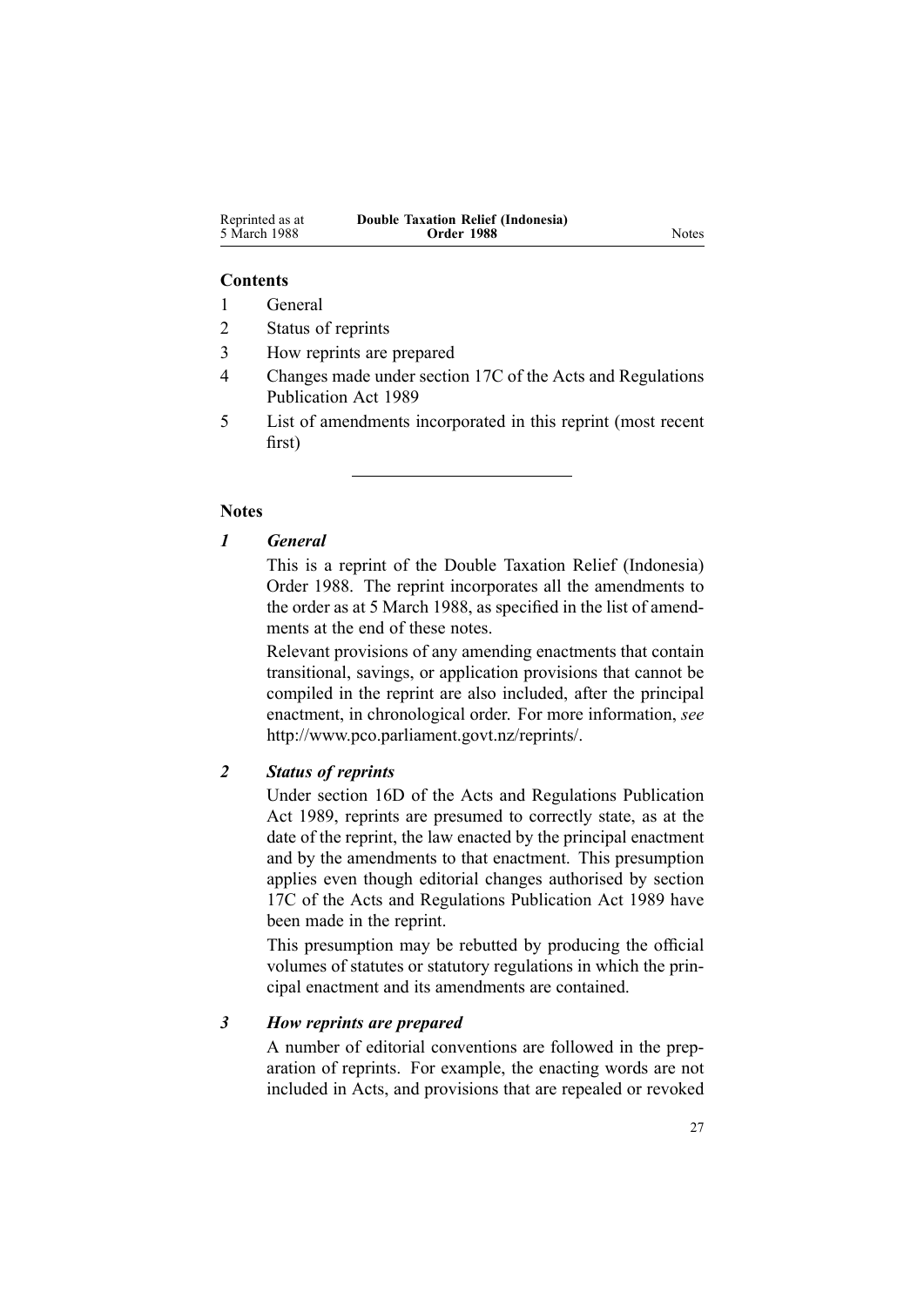|              | <b>Double Taxation Relief (Indonesia)</b> | Reprinted as at |
|--------------|-------------------------------------------|-----------------|
| <b>Notes</b> | <b>Order 1988</b>                         | 5 March 1988    |

are omitted. For <sup>a</sup> detailed list of the editorial conventions, *see* [http://www.pco.parliament.govt.nz/editorial-conventions/](http://www.pco.parliament.govt.nz/editorial-conventions/ ) or Part 8 of the *Tables of New Zealand Acts and Ordinances and Statutory Regulations and Deemed Regulations in Force*.

# *4 Changes made under section 17C of the Acts and Regulations Publication Act 1989*

[Section](http://www.legislation.govt.nz/pdflink.aspx?id=DLM195466) 17C of the Acts and Regulations Publication Act 1989 authorises the making of editorial changes in <sup>a</sup> reprint as set out in [sections](http://www.legislation.govt.nz/pdflink.aspx?id=DLM195468) 17D and [17E](http://www.legislation.govt.nz/pdflink.aspx?id=DLM195470) of that Act so that, to the extent permitted, the format and style of the reprinted enactment is consistent with current legislative drafting practice. Changes that would alter the effect of the legislation are not permitted.

A new format of legislation wasintroduced on 1 January 2000. Changesto legislative drafting style have also been made since 1997, and are ongoing. To the extent permitted by [section](http://www.legislation.govt.nz/pdflink.aspx?id=DLM195466) 17C of the Acts and Regulations Publication Act 1989, all legislation reprinted after 1 January 2000 is in the new format for legislation and reflects current drafting practice at the time of the reprint.

In outline, the editorial changes made in reprints under the authority of [section](http://www.legislation.govt.nz/pdflink.aspx?id=DLM195466) 17C of the Acts and Regulations Publication Act 1989 are set out below, and they have been applied, where relevant, in the preparation of this reprint:

- • omission of unnecessary referential words (such as "of this section" and "of this Act")
- • typeface and type size (Times Roman, generally in 11.5 point)
- • layout of provisions, including:
	- •indentation
	- • position of section headings (eg, the number and heading now appear above the section)
- • format of definitions (eg, the defined term now appears in bold type, without quotation marks)
- • format of dates (eg, <sup>a</sup> date formerly expressed as "the 1st day of January 1999" is now expressed as "1 January 1999")